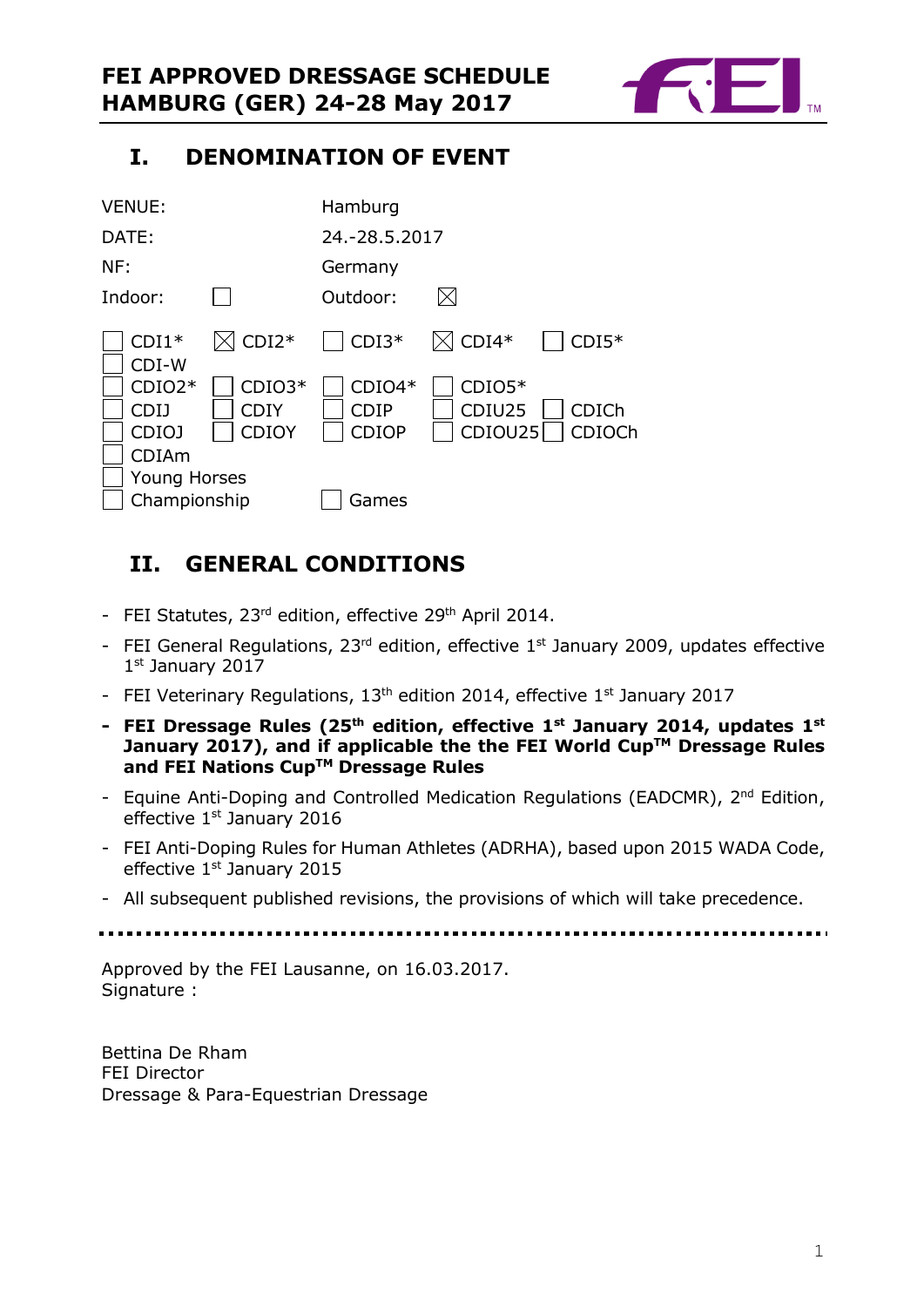

# **TABLE OF CONTENTS**

| I.                    |                                                                                                                 |
|-----------------------|-----------------------------------------------------------------------------------------------------------------|
| II.                   |                                                                                                                 |
|                       | III. THE FEI CODE OF CONDUCT FOR THE WELFARE OF THE HORSE 4                                                     |
| IV.<br>1.<br>2.<br>3. |                                                                                                                 |
| V.                    |                                                                                                                 |
|                       |                                                                                                                 |
| 1.<br>2.<br>3.<br>4.  | ADDITIONAL FEES/CHARGES BY ORGANISING COMMITTEE:  9<br>DEGREE OF DIFFICULTY - FLOORPLAN GRAND PRIX FREESTYLE  9 |
|                       |                                                                                                                 |
|                       |                                                                                                                 |
| IX.                   |                                                                                                                 |
| 1.                    | 1 ATHI FTFS                                                                                                     |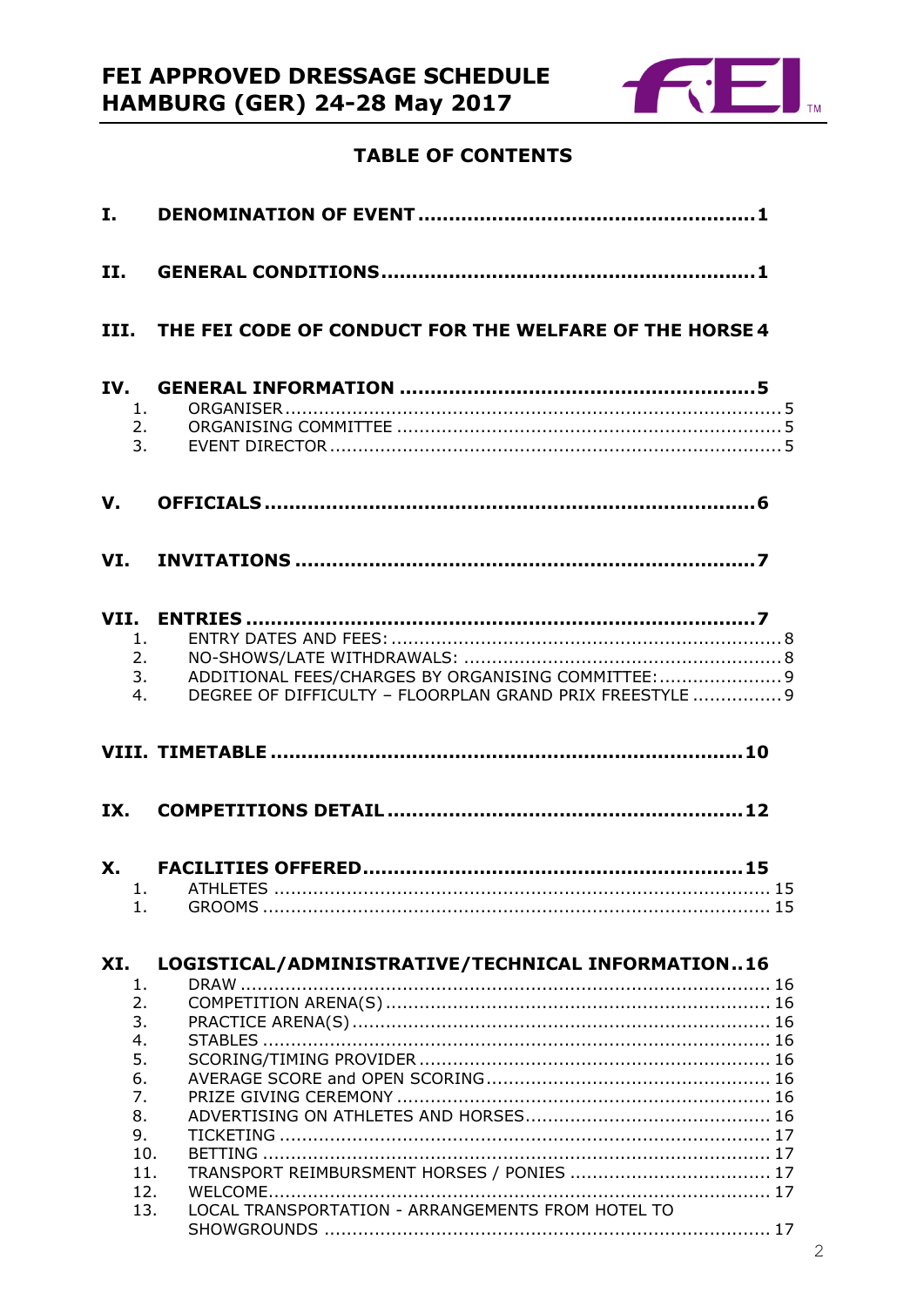# FEI APPROVED DRESSAGE SCHEDULE **HAMBURG (GER) 24-28 May 2017**



| ENTRY RIGHT TO SHOWGROUNDS/ACCREDITED PERSONS  17 |  |
|---------------------------------------------------|--|
|                                                   |  |

| 2.             |                                                        |  |
|----------------|--------------------------------------------------------|--|
| 3.             |                                                        |  |
| 4.             |                                                        |  |
| 5.             |                                                        |  |
| 6.             |                                                        |  |
| 7 <sup>1</sup> | VENUE ARRIVAL INFORMATION & FITNESS TO COMPETE  20     |  |
| 8.             | EOUINE ANTI-DOPING AND CONTROLLED MEDICATION PROGRAMME |  |
|                |                                                        |  |

# 

| 4. |                                                  |  |
|----|--------------------------------------------------|--|
|    | 5. ADDITIONAL INFORMATION FROM THE ORGANISER  23 |  |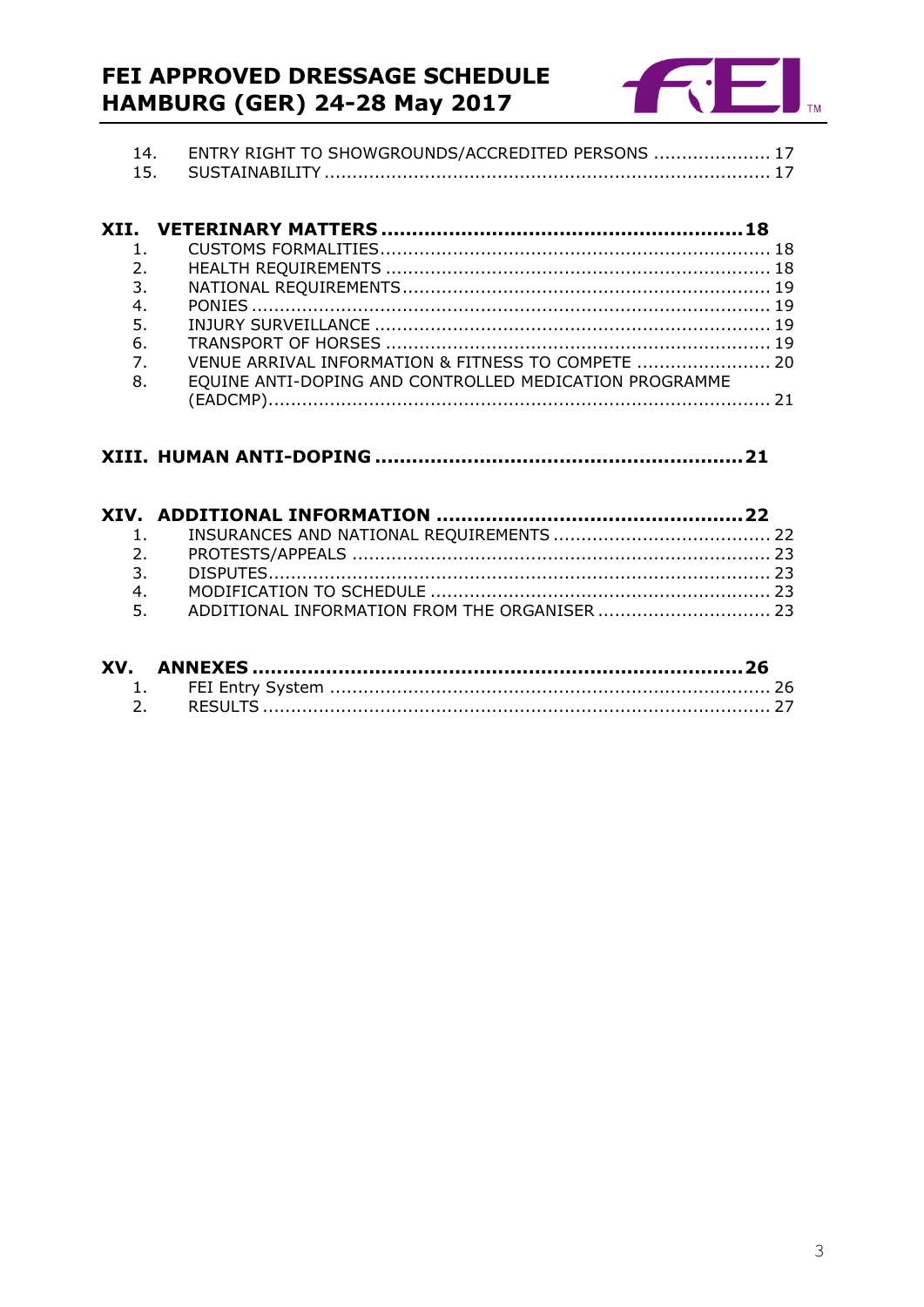

# **III. THE FEI CODE OF CONDUCT FOR THE WELFARE OF THE HORSE**

The Fédération Equestre Internationale (FEI) expects all those involved in international equestrian sport to adhere to the FEI's Code of Conduct and to acknowledge and accept that at all times the welfare of the horse must be paramount and must never be subordinated to competitive or commercial influences.

- 1. At all stages during the preparation and training of competition horses, welfare must take precedence over all other demands. This includes good horse management, training methods, farriery and tack, and transportation.
- 2. Horses and athletes must be fit, competent and in good health before they are allowed to compete. This encompasses medication use, surgical procedures that threaten welfare or safety, pregnancy in mares and the misuse of aids.
- 3. Events must not prejudice horse welfare. This involves paying careful attention to the competition areas, ground surfaces, weather conditions, stabling, site safety and fitness of the horse for onward travel after the event.
- 4. Every effort must be made to ensure that horses receive proper attention after they have competed and that they are treated humanely when their competition careers are over. This covers proper veterinary care, competition injuries, euthanasia and retirement.
- 5. The FEI urges all involved with the sport to attain the highest levels of education in their areas of expertise.

A full copy of this Code can be obtained from the Fédération Equestre Internationale, Chemin de la Joliette 8, CH-1006 Lausanne, Switzerland. Telephone: +41 21 310 47 47. The Code is available in English. The Code is also available on the FEI's website: http://inside.fei.org/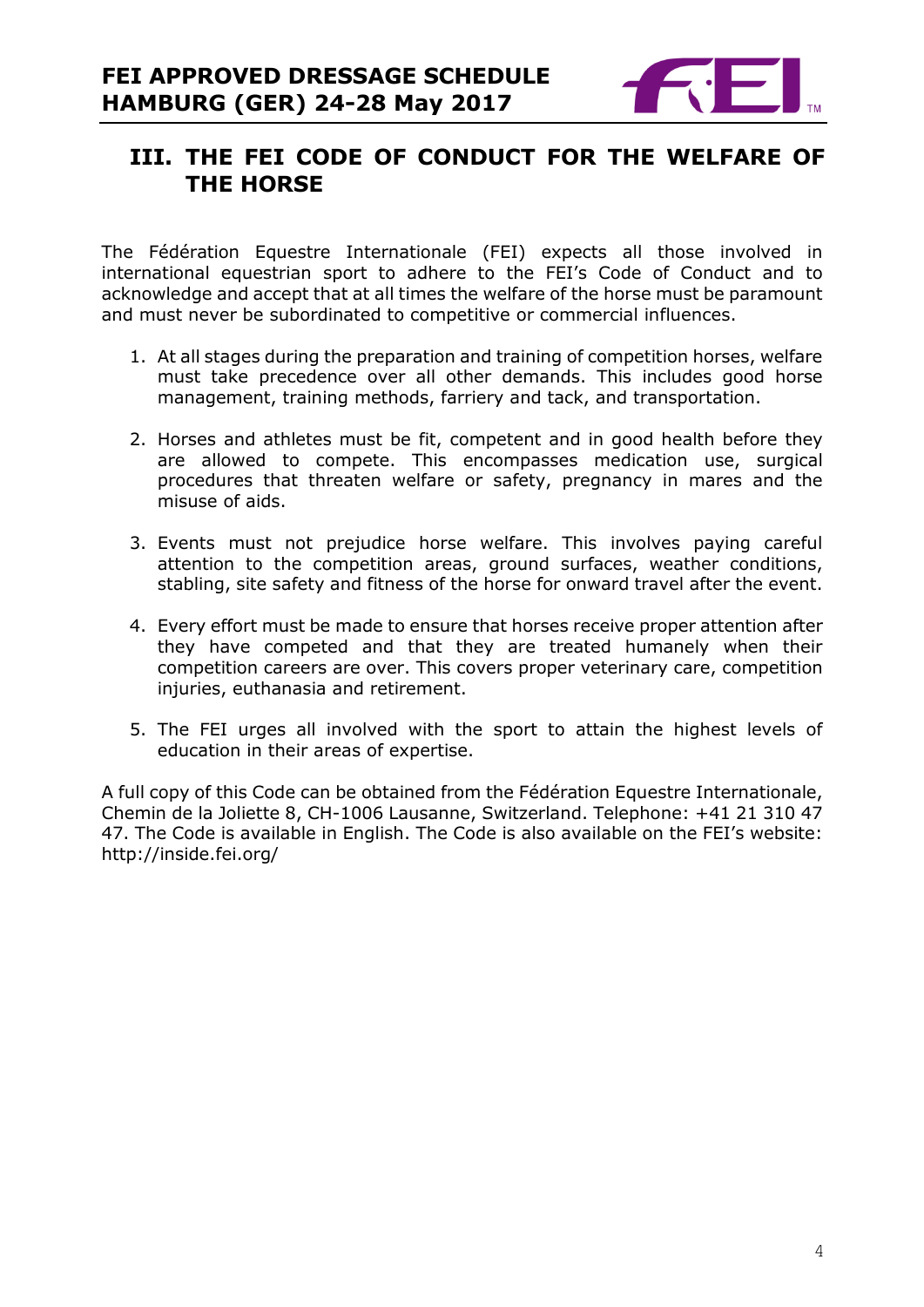

# **IV. GENERAL INFORMATION**

# **1.ORGANISER**

| Name:               | Norddeutscher und Flottbeker Reiterverein e.V. |
|---------------------|------------------------------------------------|
| in cooperation with | <b>EN GARDE Marketing GmbH</b>                 |
| Address:            | Ellhornstr. 17, D-27628 Uthlede                |
| Telephone:          | +49-4296-748740                                |
| Fax:                | +49-4296-7487444                               |
| Email:              | info@engarde.de                                |
| Website:            | www.engarde.de                                 |

# Contact Details Show Ground:

| Address:                | Baron-Voght-Strasse / for lorries: Quellental, D-22609<br>Hamburg            |
|-------------------------|------------------------------------------------------------------------------|
| Telephone:              | +49-4296-748740                                                              |
| <b>GPS Coordinates:</b> | Latitude: 53.5563464 / Longitude: 9.865097500000047                          |
|                         | Accessibility details (directions by road, nearest airport / train station): |
| Arrival by road:        | motorway A 7, exit Othmarschen                                               |
| Arrival by train:       | Hamburg                                                                      |
| Arrival by plane:       | Hamburg                                                                      |

# **2.ORGANISING COMMITTEE**

| Honorary President:                  | $\overline{a}$ .               |
|--------------------------------------|--------------------------------|
| President of the event: Volker Wulff |                                |
| Show Secretary:                      | Susanne Asendorf, Andrea Wulff |
| Press Officer:                       | Kisten Maier                   |

## **3.EVENT DIRECTOR**

| Name:    | <b>Volker Wulff</b> |
|----------|---------------------|
| Address: | see organizer       |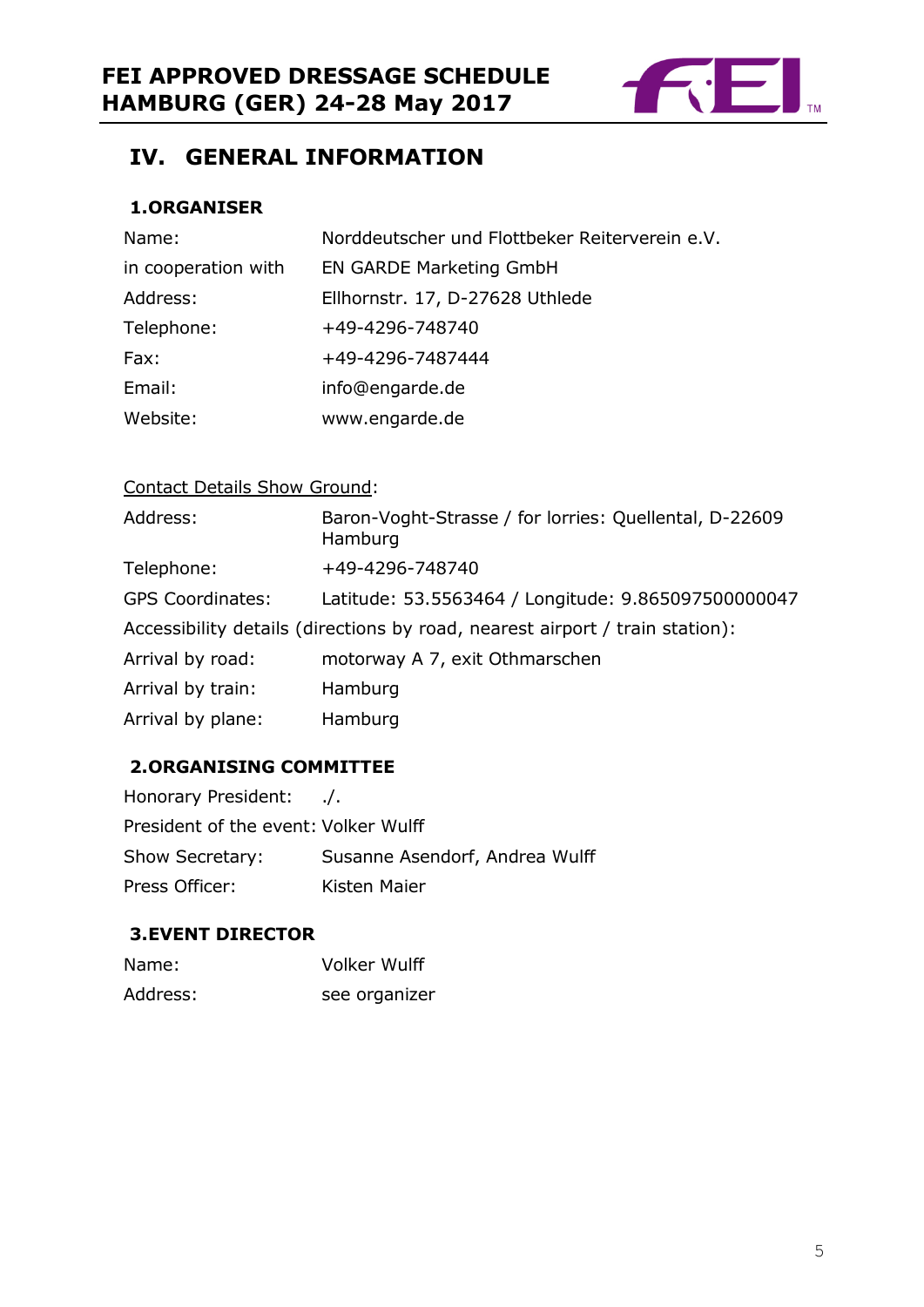

# **V. OFFICIALS**

| Ref.                    | <b>Panel</b>                                                                   | <b>Function</b>                                         | <b>FEI ID</b> | <b>Name</b>                              | <b>NF</b>  | Level | <b>Contact Email</b>                       |
|-------------------------|--------------------------------------------------------------------------------|---------------------------------------------------------|---------------|------------------------------------------|------------|-------|--------------------------------------------|
|                         |                                                                                | Ground Jury President                                   | 10023545      | Henning Lehrmann                         | <b>GER</b> | $4*$  | Henning.lehrmann@bauking.de                |
|                         |                                                                                | Ground Jury Member                                      | 10051721      | Annette Fransen Iacobaeus                | <b>SWE</b> | $5*$  |                                            |
| 1                       | Ground Jury                                                                    | Ground Jury Member                                      | 10053656      | Eduard de Wolff van Westerrode           | <b>NED</b> | $5*$  |                                            |
|                         |                                                                                | Ground Jury Member                                      | 10052562      | Ulrike Nivelle                           | <b>GER</b> | $4*$  |                                            |
|                         |                                                                                | Ground Jury Member                                      | 10051975      | <b>Kerstin Holthaus</b>                  | <b>GER</b> | $4*$  |                                            |
|                         |                                                                                | Ground Jury Member                                      | 10051974      | Elke Ebert                               | <b>GER</b> | $4*$  |                                            |
| $\overline{\mathbf{2}}$ | Foreign Judge                                                                  | Foreign Judge                                           | 10052348      | Thomas Lang                              | <b>AUT</b> | $5*$  | Lang.th@aon.at                             |
| 3                       | Foreign Technical Delegate                                                     | Foreign Technical Delegate                              |               | $\cdot$ /.                               |            |       |                                            |
| 4                       | Appeal Committee                                                               | Appeal Committee President                              |               | $\cdot$ /.                               |            |       |                                            |
| 5                       | <b>Chief Steward</b>                                                           | Chief Steward                                           | 10093345      | Ulrike Zobel                             | <b>GER</b> | 2     | Ulrike.zobel@email.de                      |
|                         |                                                                                | Assistant Steward                                       | 10093355      | Gabriele Sittner                         | <b>GER</b> | 2     |                                            |
| 6                       | <b>Assistant Stewards</b>                                                      | <b>Assistant Steward</b>                                | 10052618      | Britta Bando                             | <b>GER</b> |       |                                            |
|                         |                                                                                | Assistant Steward                                       | 10093350      | Carsten Lenz                             | <b>GER</b> |       |                                            |
| 7                       | FEI Veterinary Delegate                                                        | Veterinary Delegate                                     | 10050626      | Dr. Wolfgang Asendorf                    | <b>GER</b> |       | asendorf@wadriving.de                      |
| 8                       | <b>VSM Veterinary Services</b><br>Manager / Treating<br>Veterinarian / 24h VSM | Veterinary Services<br>Manager/Treating<br>Veterinarian | 10052201      | Dr. Michael Köhler                       | <b>GER</b> |       | webmaster@koehler-michael.de               |
| 9                       | Doctor/Medical Service                                                         | Doctor/Medical Service                                  |               | Dr. Michael Rüping<br>DRK Hamburg-Altona | <b>GER</b> |       | Dr.m.rueping@web.de<br>$+49.172 - 4576770$ |
| 10                      | Farrier                                                                        | Farrier                                                 |               | Kai Scharfetter                          | <b>GER</b> |       | $+49.171 - 5315770$                        |
| 11                      | NF Delegate                                                                    | NF Delegate (if applicable)                             |               | Henning Lehrmann                         | <b>GER</b> |       |                                            |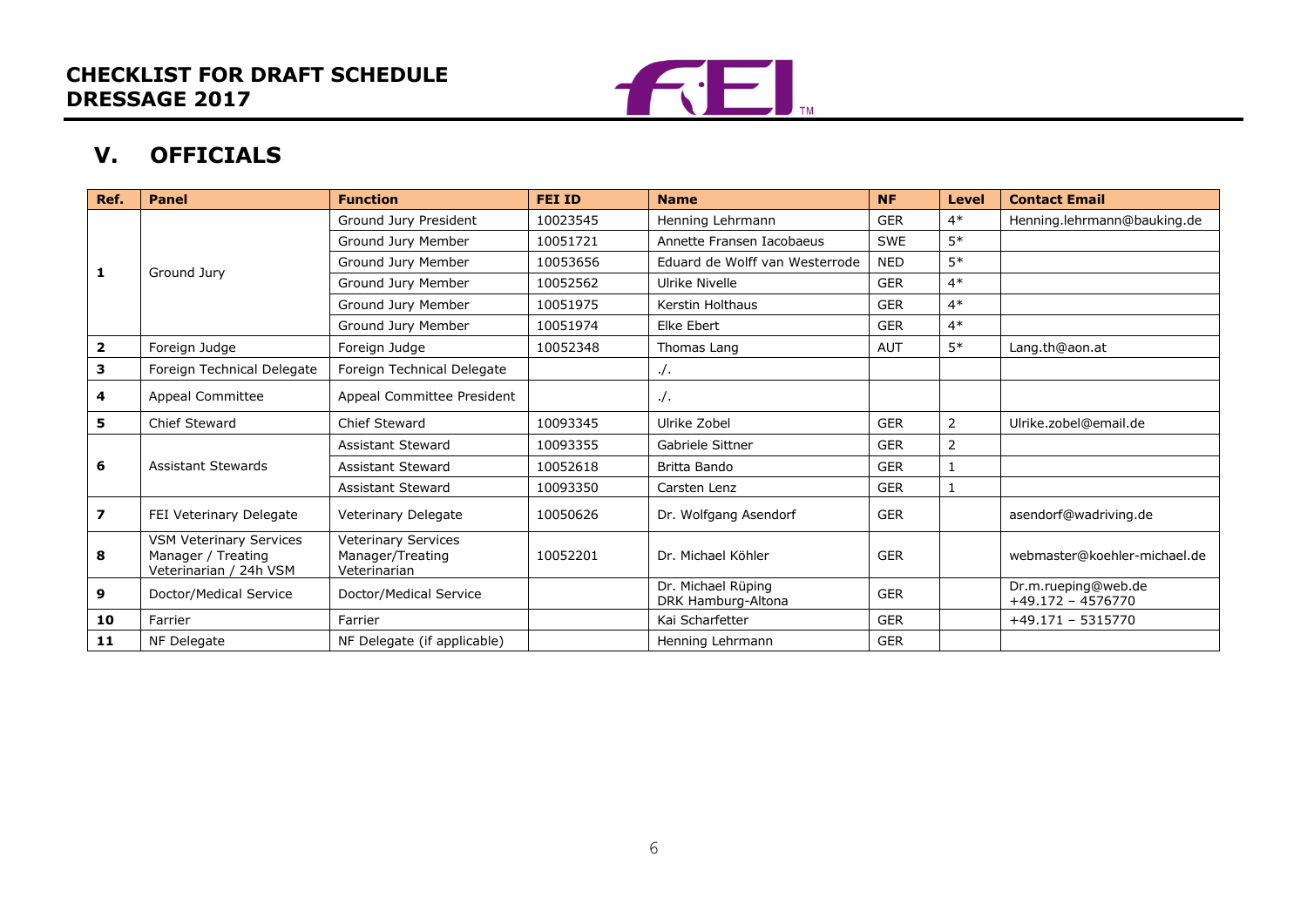

# **VI. INVITATIONS**

| Number of NFs invited:        | 6                                                                  |
|-------------------------------|--------------------------------------------------------------------|
| State which NFs are invited:  | DEN, FIN, NED, SWE, UKR, GER                                       |
| Reserve NFs:                  | AUT, ESP, SUI                                                      |
| Total Number of athletes:     | approx. 30                                                         |
| Number of home athletes:      | approx. 15 (acc. to a special handicap agreed upon<br>with NF GER) |
| Number of athletes per NF:    | 2                                                                  |
| Number of OC Wild Cards:      | 2                                                                  |
| Number of FEI Wildcards:      | 1                                                                  |
| Number of horses per athlete: | CDI4*: $2 / CDI2$ *: 1                                             |

Athletes are invited by the Organiser through their NF.

One (1) groom per athlete.

# **VII. ENTRIES**

## **IMPORTANT**

- You must use the FEI Entry System for all categories of this Event: https://entry.fei.org
- You will find additional documentation on: http://inside.fei.org/your-role/nfs/entry-system-dressage
- All Athletes and Horses participating in any International Competition must be registered with the FEI.
- Athletes and/or Horses present at the Event without having been entered through the FEI's Online Entry System will automatically be disqualified unless compelling circumstances warrant otherwise.

German Athletes have to enter through the German Entry System NeOn! Entries of German Athletes will then be uploaded into the FEI Online Entry System!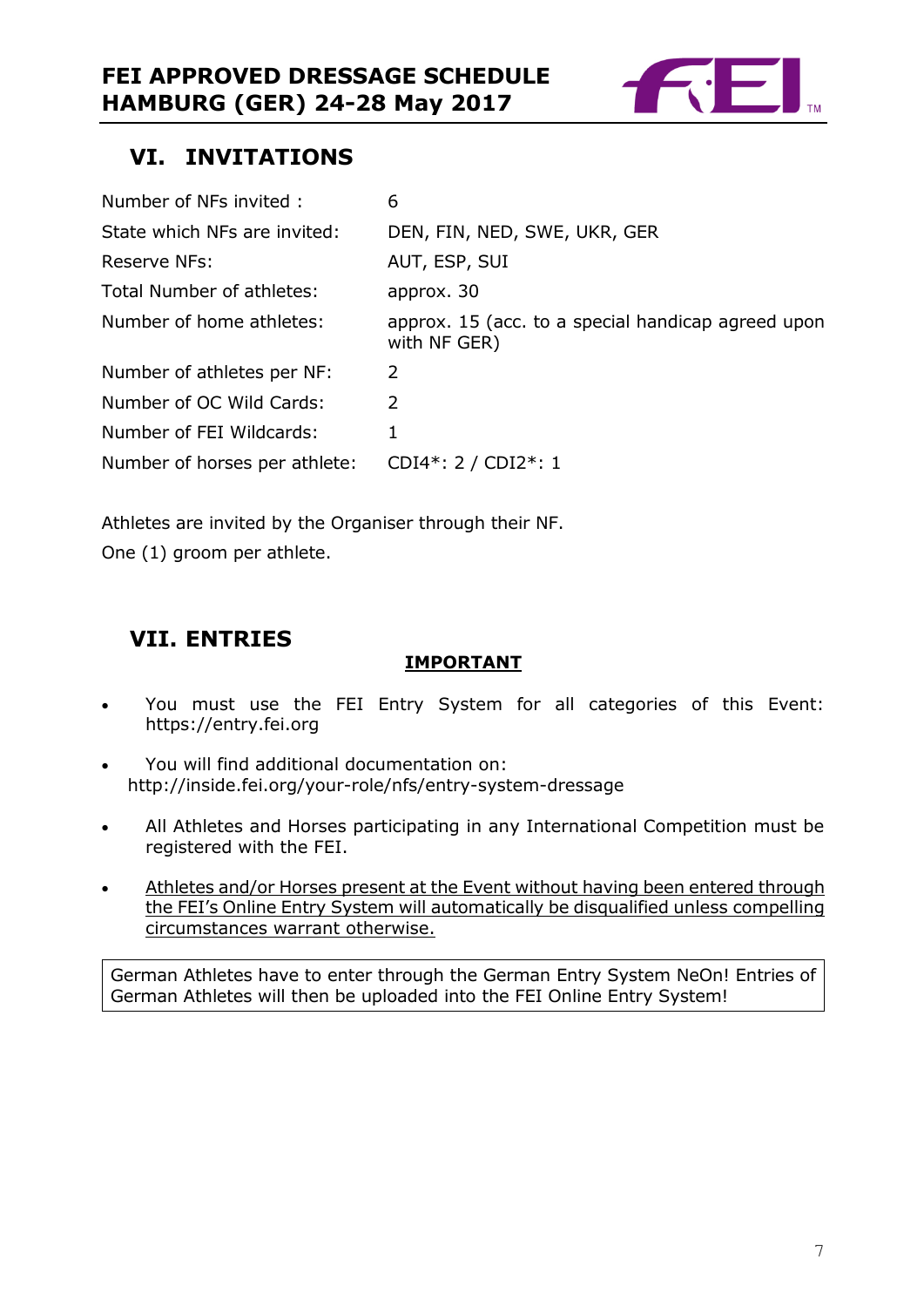

#### **1.ENTRY DATES AND FEES:**

#### **Deadlines for entries**

Definite Entries: 25.04.2017

Last date for substitutions: 24.05.2017, two hours prior to the horse inspection

Entries have to be in accordance with art 423 of the Dressage Rules and art 116 of the General Regulations.

| <b>Entry fee per horse:</b> | CDI4*: € 310,00 / CDI2*: € 160,00 (VAT excluded)                         |
|-----------------------------|--------------------------------------------------------------------------|
| Stabling fee per horse:     | € 140,00                                                                 |
| VAT:                        | CDI4*: € 21,70 (7%) / CDI2*: € 11,20 (7%) /<br>stabling: $€ 26,60 (19%)$ |
| Total fee per horse:        | CDI4*: €498,30 / CDI2*: €337,80                                          |

Entry fee and fee for power supply (if ordered)

- of German Athletes will be subject to direct credit through the German online system NeOn. - of Foreign Athletes will be due on site at the latest.

EADCMP fee, manure disposal , costs for forage etc. (see "ADDITIONAL FEES/CHARGES BY OC") will be invoiced in addition on site.

Contact details:<br>Name: Susanne Asendorf Sportservice Telephone: +49-172-4523226  $Fax:$   $\qquad \qquad \ldots$ Email: asendorf@sasportservice.de

#### **2.NO-SHOWS/LATE WITHDRAWALS:**

**NB :** In the case of withdrawals after the date of definite entries or no-shows the athlete or the respective NF will be held liable to reimburse the Organiser for the actual financial loss incurred by the Organiser (i.e. stabling and hotel expenses) as a result of the late withdrawal or no-show.

Amount charged: to the height of the respective entry fee per horse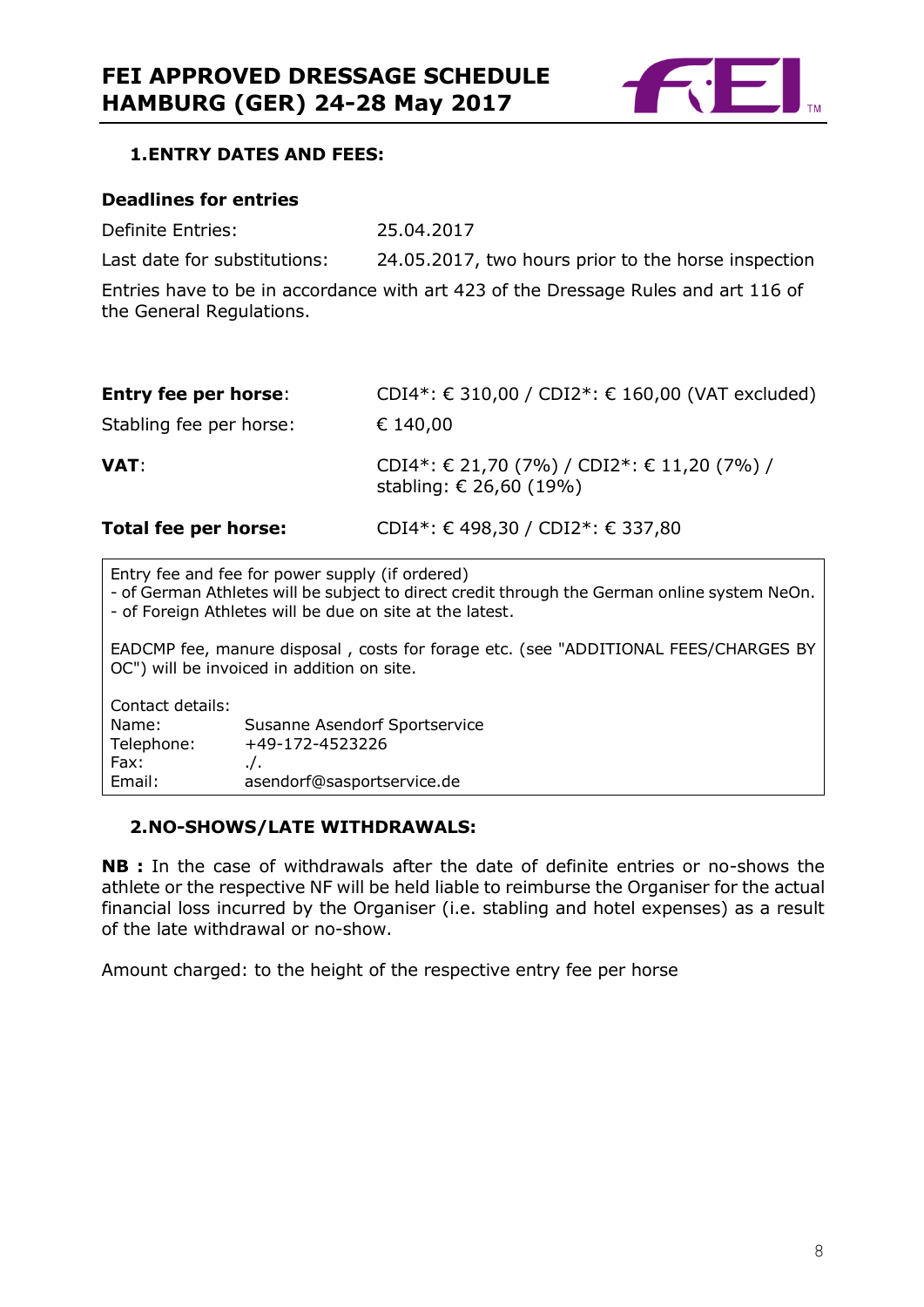

#### **3.ADDITIONAL FEES/CHARGES BY ORGANISING COMMITTEE:**

All additional fees must be listed hereunder with the details of the amounts to be charged and approved by the FEI. Only fees approved by the FEI and listed in the approved Schedule can be charged by the Organiser.

#### EADCMP Fee:

Included in entry fee  $\square$  Not included in entry fee  $\square$ 

Lower Level Events (CIMs) CHF 18 per horse per event (For definition of CIMs see Appendix E of the FEI General Regulations) Higher Level Events CHF 25 per horse per event (All other events not defined as CIM)

Electricity (upon request):  $\epsilon$  70,00 per charge Manure disposal:  $640,00$  per horse Hay:  $\epsilon$  10,00 per bale Straw:  $\epsilon$  8,00 per bale (1<sup>st</sup> bedding free) Shavings: € 14,00 per bale Other (please specify): EADCMP Fee CDI4\*: CHF 25,00 per horse EADCMP Fee CDI2\*: CHF 18,00 per horse Additional box for non competing horses: € 300,00 per stable Tackbox:  $\epsilon$  300,00 per box Health papers: € 40,00 per document

#### **All aforementioned amounts are including VAT**

VAT Number of the Organiser: DE 151408961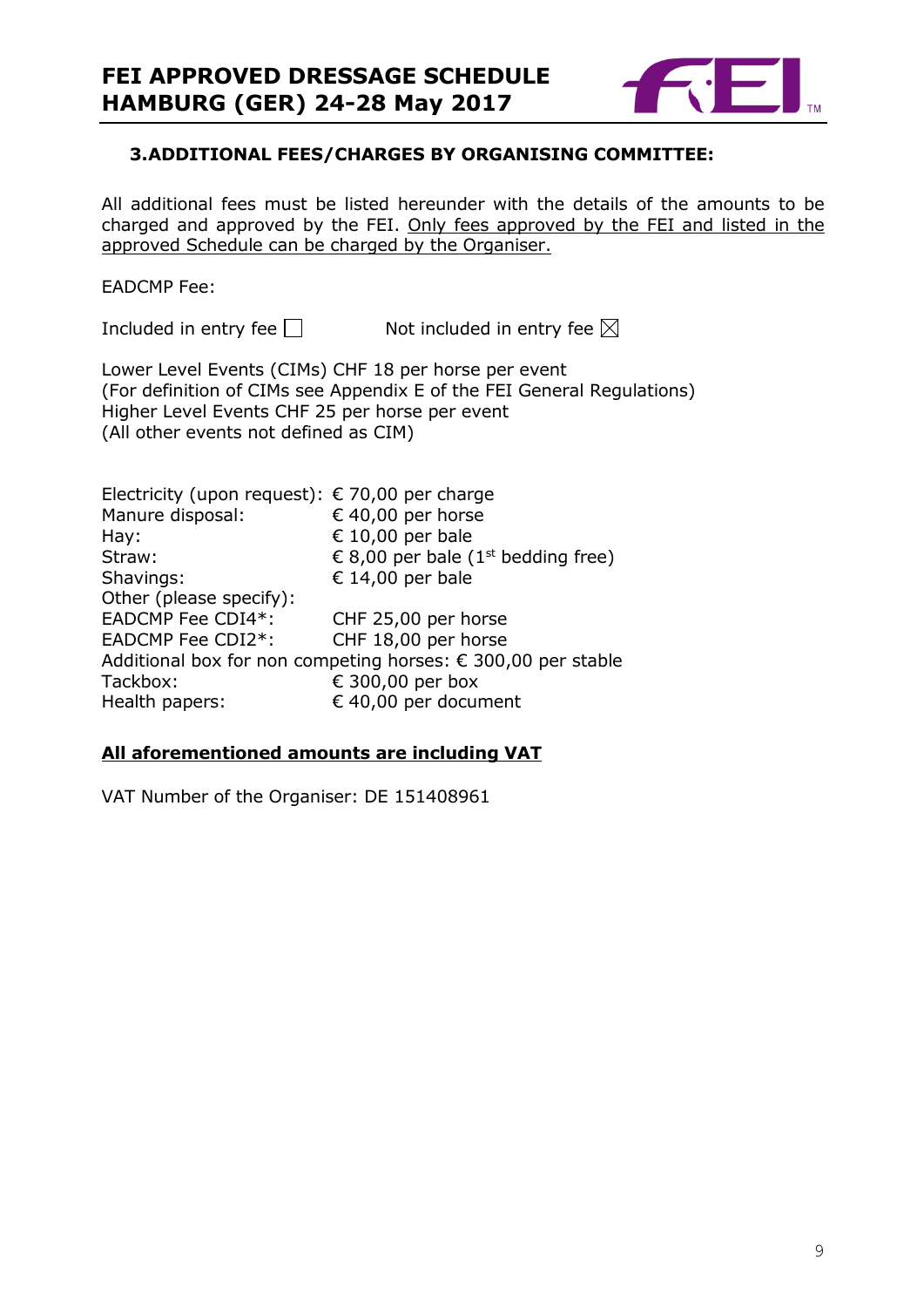

# **VIII. TIMETABLE**

|                           | Day       | <b>Date</b> | <b>Time</b>        |
|---------------------------|-----------|-------------|--------------------|
| • Opening of stables:     | Tuesday   | 23.05.2017  | noon               |
| · Horse Inspection:       | Wednesday | 24.05.2017  | $6.00 - 7.00$ p.m. |
| • Declaration of Starters |           |             |                    |
| • Comp. 29, 33            | Wednesday | 24.05.2017  | 5.00 p.m.          |
| • Comp. $30,31,32$        | Thursday  | 25.05.2017  | 3.00 p.m.          |
| $\bullet$ Comp. 34        | Friday    | 26.05.2017  | 12.00 noon         |
| • Draw:                   |           |             |                    |
| Comp. 29, 33              | Wednesday | 24.05.2017  | 7.00 p.m.          |
| • Comp. $30,31,32$        | Thursday  | 25.05.2017  | 5.00 p.m.          |
| $\bullet$ Comp. 34        | Friday    | 26.05.2017  | 2.00 p.m.          |

| <b>Competitions CDI4*:</b>      | Day      | <b>Date</b>             | <b>Time</b>       | <b>Prize Money</b> |
|---------------------------------|----------|-------------------------|-------------------|--------------------|
| Comp. 29: Grand Prix            | Thursday | 25.05.2017              | 08.00 am          | 7.000,00           |
| Comp. 30: Grand Prix Special    | Saturday | $\overline{27.05.2017}$ | 9.30 am           | 15.000,00          |
| Comp. 31: Grand Prix Freestyle  | Saturday | 27.05.2017              | $5.15 \text{ pm}$ | 15.000,00          |
| Comp. 32: German Dressage Derby | Sunday   | 28.05.2017              | $11.00$ am        | 30.000,00          |
| Change of horses                |          |                         |                   |                    |
| <b>Total Prize Money</b>        |          |                         |                   | 67.000,00          |
| <b>Prizes in Kind</b>           |          |                         |                   |                    |

| <b>Competitions CDI2*:</b> | Dav      | <b>Date</b> | <b>Time</b>       | <b>Prize Money</b> |
|----------------------------|----------|-------------|-------------------|--------------------|
| Comp. 33: Intermediate A   | Fridav   | 26.05.2017  | 8.30 am           | 2.000,00           |
| Comp. 34: Intermediate B   | Saturday | 27.05.2017  | $2.30 \text{ pm}$ | 2.500,00           |
| <b>Total Prize Money</b>   |          |             |                   | 4.500,00           |
| <b>Prizes in Kind</b>      |          |             |                   |                    |

#### **GENERAL CLASSIFICATION AT THE END OF THE COMPETITIONS:**

| Leading athlete award - | $\cdot$ /. |
|-------------------------|------------|
| Best foreign athlete -  | $\cdot$ .  |
| Best home athlete -     | $\cdot$ .  |
| Team awards -           | $\cdot$ .  |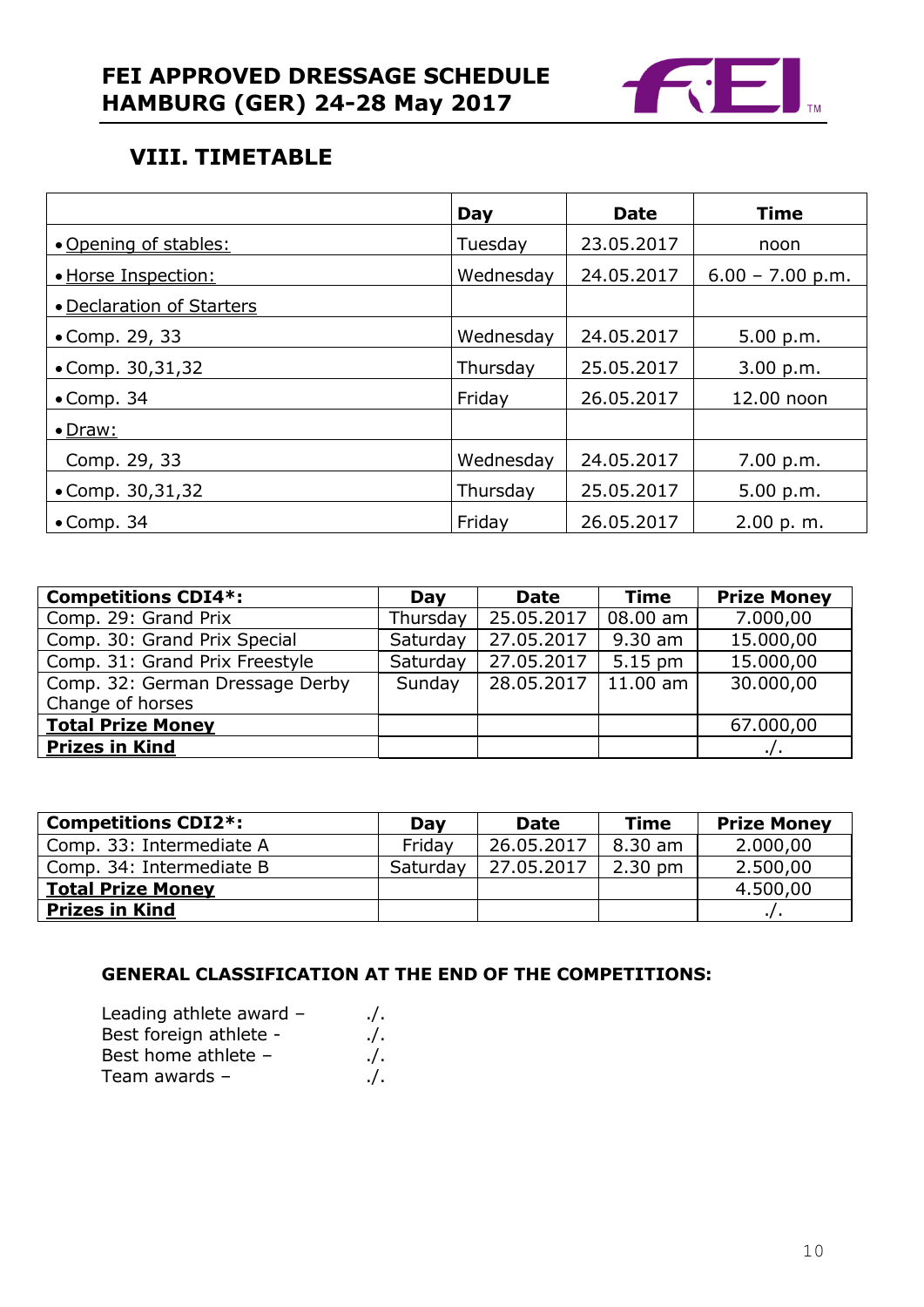

# **IX. COMPETITIONS DETAIL**

## **FIRST DAY: Thursday DATE: 25.05.2017**

#### **COMPETITION No 29: CDI4\* Grand Prix Qualifier for comp. 30 (Grand Prix Special), Comp. 31 (Grand Prix Freestyle), Comp. 32 (GERMAN DRESSAGE DERBY)**

Test: FEI Grand Prix (Edition 2009, revision 2014) update 2017, to be ridden from memory

Number of horses per athlete: 2

| Open to:<br>Draw/Art:<br>Prize money: | all invited athletes<br>Athletes must state, at the latest one hour before the<br>start of the GP if they wish to qualify for comp. 30<br>(Grand Prix Special) or comp. 31 (Grand Prix<br>Freestyle). The best 3 Athletes qualify for the German<br>Dressage Derby (comp. No. 32) with a horse which<br>has been started in comp. 29.<br>In the German Dressage Derby (comp. No. 32)<br>Athletes may start with another horse, that, not<br>necessarily with the same Athlete, has been started in<br>comp. 29. Please note that the OC will not provide<br>horses for these Athletes. Qualified Athletes who will<br>not compete in comp. no. 32 will be disqualified in<br>comp. 29. In this case the next best Athlete moves up<br>and the start in comp. 32 is even compulsory (see<br>above). Athletes who are qualified for competition 32<br>may choose, if they wish to start also in comp. 30 or<br>31 (acc. to their choice before the draw of the Grand<br>Prix). If they do not want to start in comp. 30 or 31,<br>the next best Athlete moves up.<br>acc. to Art. 425.2.1a<br>7.000,00 |
|---------------------------------------|------------------------------------------------------------------------------------------------------------------------------------------------------------------------------------------------------------------------------------------------------------------------------------------------------------------------------------------------------------------------------------------------------------------------------------------------------------------------------------------------------------------------------------------------------------------------------------------------------------------------------------------------------------------------------------------------------------------------------------------------------------------------------------------------------------------------------------------------------------------------------------------------------------------------------------------------------------------------------------------------------------------------------------------------------------------------------------------------------|
| Breakdown:                            | 2.000/1.300/900/700/500/400/300/300/300/300                                                                                                                                                                                                                                                                                                                                                                                                                                                                                                                                                                                                                                                                                                                                                                                                                                                                                                                                                                                                                                                          |

If more Athletes are placed the next receive: € 90 each.

\* \* \* \* \* \* \* \* \* \*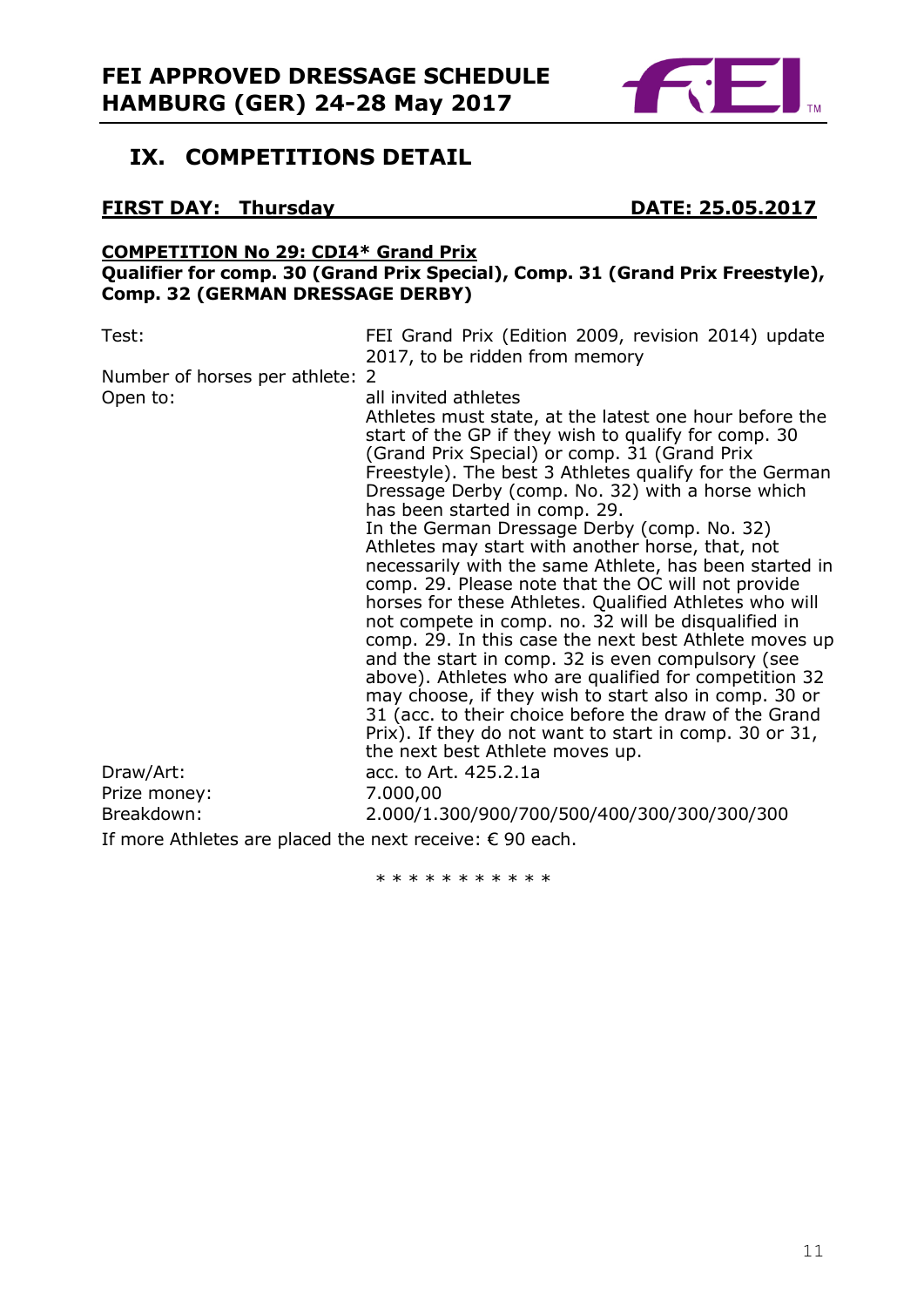

#### **SECOND DAY: Friday DATE: 26.05.2017**

#### **COMPETITION No 33: CDI2\* Intermediate A Qualifier for comp. 34 (Intermediate B)**

| Test:                                                              | FEI Intermediate A (Edition 2015) update 2017, to be |
|--------------------------------------------------------------------|------------------------------------------------------|
|                                                                    | ridden from memory                                   |
| Number of horses per athlete: 1                                    |                                                      |
| Open to:                                                           | all invited athletes                                 |
| Draw/Art:                                                          | acc. to 425.2                                        |
| Prize money:                                                       | 2.000                                                |
| Breakdown:                                                         | 500/400/300/250/200/150/2x100                        |
| If $max_{n=1}$ Athletes are placed the part resolution $C$ 70 each |                                                      |

If more Athletes are placed the next receive:  $\epsilon$  70 each.

\* \* \* \* \* \* \* \* \* \*

## **THIRD DAY: Saturday DATE: 27.05.2017**

## **COMPETITION No 30: Grand Prix Special**

| Test:                           | FEI Grand Prix Special (Edition 2009, revision 2014)<br>update 2017, to be ridden from memory                                                                                                                                                                                                                 |
|---------------------------------|---------------------------------------------------------------------------------------------------------------------------------------------------------------------------------------------------------------------------------------------------------------------------------------------------------------|
| Number of horses per athlete: 1 |                                                                                                                                                                                                                                                                                                               |
| Open to:                        | the best 12 combinations Athlete/horse of comp. 29<br>who opted for the Grand Prix Special at the latest one<br>hour before the start of the Grand Prix. In case an<br>Athlete being qualified for comp. 32 does not want to<br>start in comp. 30 or if an Athlete has to withdraw the<br>next best moves up. |
| Draw/Art:                       | in groups of five acc. to Art. 425.4.                                                                                                                                                                                                                                                                         |
| Total prize money:              | 15.000                                                                                                                                                                                                                                                                                                        |
| Breakdown:                      | 4200/3000/2200/1500/1100/750/6 x 375                                                                                                                                                                                                                                                                          |
|                                 | * * * * * * * * * * *                                                                                                                                                                                                                                                                                         |

#### **COMPETITION No 34: Intermediate B**

| Test:                           | FEI Intermediate B (Edition 2015) update 2017, to be<br>ridden from memory                                              |
|---------------------------------|-------------------------------------------------------------------------------------------------------------------------|
| Number of horses per athlete: 1 |                                                                                                                         |
| Open to:                        | the 12 best athlete/horse combinations from comp. 33.<br>In case an athlete has to withdraw, the next best<br>moves up. |
| Draw/Art:                       | in groups of five acc. to Art. 425.8                                                                                    |
| Total prize money:              | 2.500                                                                                                                   |
| Breakdown:                      | 500/400/300/250/200/3x150/4x100                                                                                         |

\* \* \* \* \* \* \* \* \* \*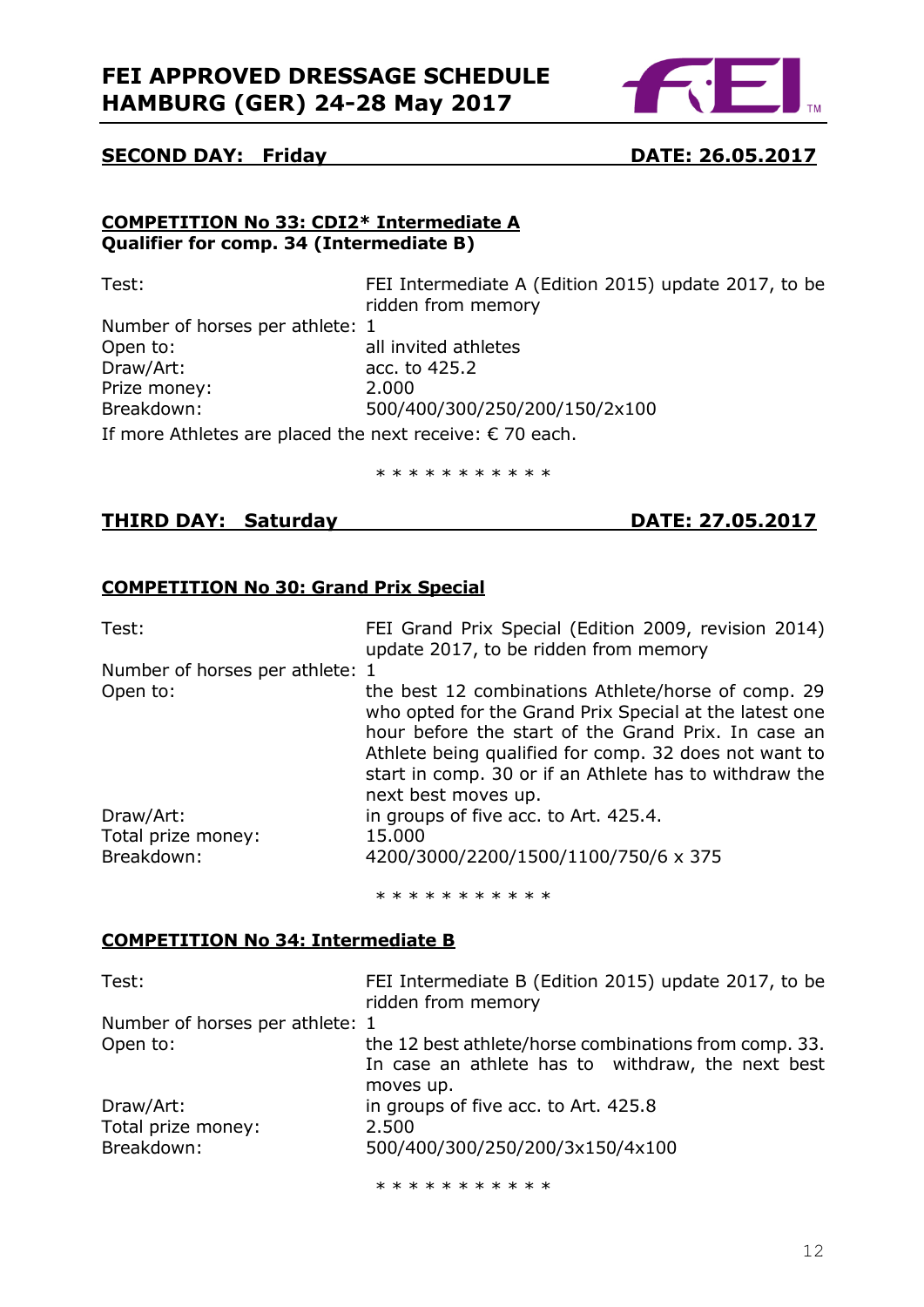

#### **COMPETITION No 31: Grand Prix Freestyle**

| Test:                           | FEI Grand Prix Freestyle (Edition1999, revision 2009 -<br>updated 2017)<br>Sound carrier (2 copies) has to be handed in the                                                                                                                                                                                     |
|---------------------------------|-----------------------------------------------------------------------------------------------------------------------------------------------------------------------------------------------------------------------------------------------------------------------------------------------------------------|
| Number of horses per athlete: 1 | evening before the competition in the show office.                                                                                                                                                                                                                                                              |
| Open to:                        | the best 12 combinations Athlete/horse of comp. 29<br>who opted for the Grand Prix Freestyle at the latest<br>one hour before the start of the Grand Prix. In case<br>an Athlete being qualified for comp. 32 does not want<br>to start in comp. 31 or if an Athlete has to withdraw<br>the next best moves up. |
| Draw/Art:                       | in groups of five acc. to Art. 425.5                                                                                                                                                                                                                                                                            |
| Prize money:                    | 15.000                                                                                                                                                                                                                                                                                                          |
| Breakdown:                      | 4200/3000/2200/1500/1100/750/6 x 375                                                                                                                                                                                                                                                                            |
|                                 | * * * * * * * * * * *                                                                                                                                                                                                                                                                                           |

## **FORTH DAY: Sunday DATE: 28.05.2017**

## **COMPETITION No 32: ALMASED GERMAN DRESSAGE DERBY with change of horses**

| Test:                                           | special test Grand Prix level (see annex) to be ridden<br>from memory                                                                                                                                                                                                                                                                                                                                                                                                                                              |
|-------------------------------------------------|--------------------------------------------------------------------------------------------------------------------------------------------------------------------------------------------------------------------------------------------------------------------------------------------------------------------------------------------------------------------------------------------------------------------------------------------------------------------------------------------------------------------|
| Open to and compulsory for:                     | the best 3 Athletes of comp. 29 with a horse that, not<br>necessarily with the same Athlete, has been started in<br>comp. 29.                                                                                                                                                                                                                                                                                                                                                                                      |
|                                                 | Please note that the OC will not provide horses for these<br>Athletes.                                                                                                                                                                                                                                                                                                                                                                                                                                             |
|                                                 | Qualified Athletes who will not compete in comp. no. 32<br>will be disqualified in comp. 29. In this case the next<br>best Athlete moves up and the start in comp. 32 is even<br>compulsory.                                                                                                                                                                                                                                                                                                                       |
| Saddlery:                                       | Change of saddle and bridle forbidden.<br>Number of horses per Athlete: 1, however if an athlete is qualified with two horses he                                                                                                                                                                                                                                                                                                                                                                                   |
| Change of horses/                               | may choose which horse to start.                                                                                                                                                                                                                                                                                                                                                                                                                                                                                   |
| Starting order:                                 | Each horse will be started by each Athlete, first by the<br>own Athlete, then by the other Athletes by draw.<br>Winner of the German Dressage Derby will be the Athlete<br>with the best total points obtained by adding the points of<br>all three performances. In case of equality of points the<br>better start with the own horse will be decisive.<br>Winning horse of the German Dressage Derby will be the<br>horse with the best total points obtained by adding the<br>points of its three performances. |
| Total prize money:<br>Breakdown of prize-money: | Athletes: 15.000 / Horses: 15.000<br>Athletes: 7.000/5.000/3.000 -<br>Horses: 7.000/5.000/3.000                                                                                                                                                                                                                                                                                                                                                                                                                    |
|                                                 | * * * * * * * * * * *                                                                                                                                                                                                                                                                                                                                                                                                                                                                                              |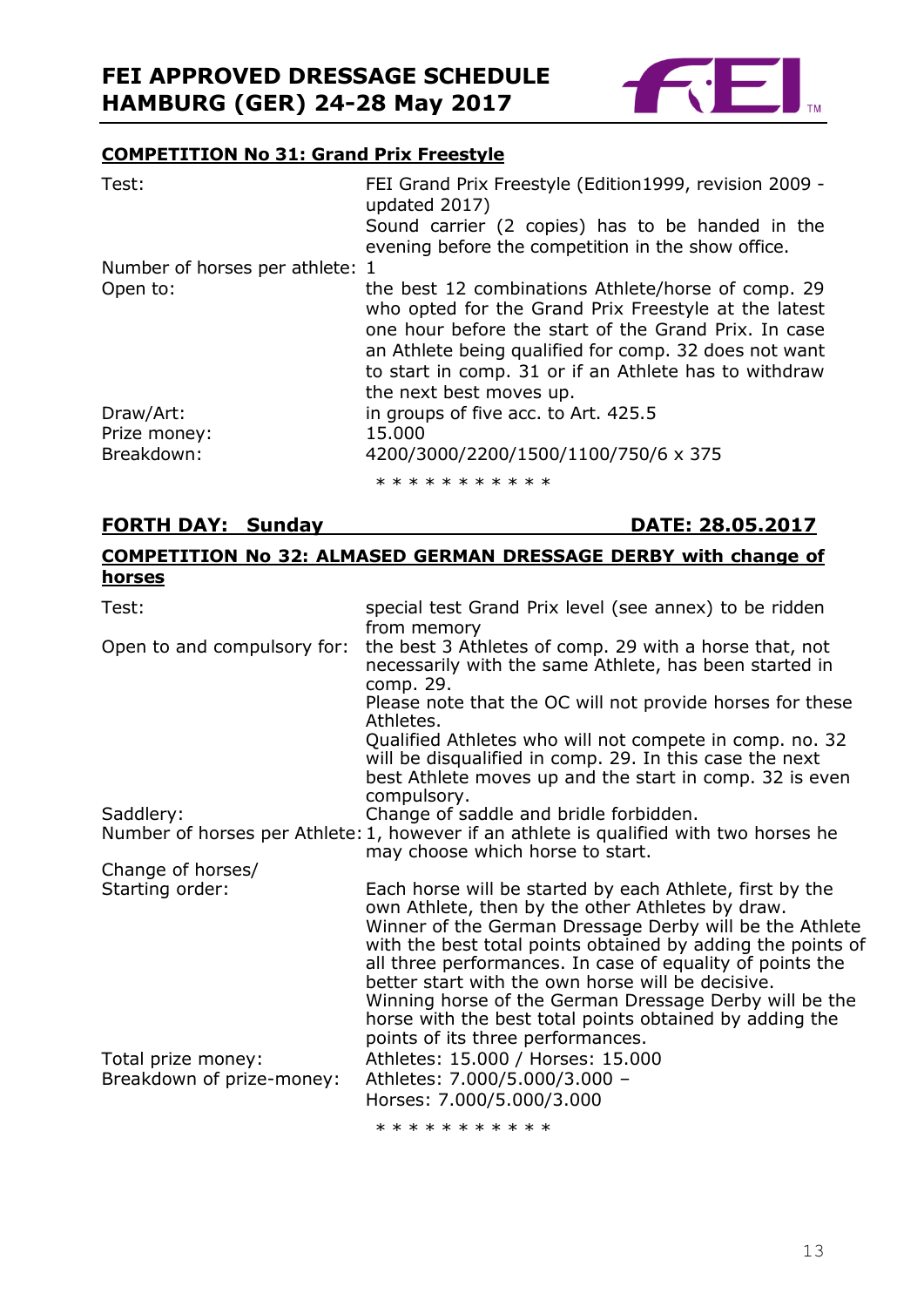

# **X. FACILITIES OFFERED**

## **1.ATHLETES Accommodation**

Hotel: Hotel Klövensteen Address: Hauptstr. 83, D-22869 Hamburg Telephone: +49-40-8393630

Accommodation from will be at the Athletes' own expense. Reservations have to be made with the entries by the OC. Direct reservations are not possible.

## **Meals**

Meals from 24.05.2017 (dinner) to 28.05.2017 (lunch) will be at the OC's expense. Meals will be provided in the stuffs catering close to the stable area.

## **1. GROOMS**

## **Accommodation**

Requests for accommodation must be sent with entries. Accommodation will be at the Athletes' expense.

## **Meals**

Meals from 24.05.2017 (dinner) to 28.05.2017 (lunch) will be at the OC's expense. Meals will be provided in the stuffs catering close to the stable area.

**N.B.** Organiser's must provide proper sanitary conditions. The showering facilities should be sufficient for both male and female grooms with hot and cold water. Shower facilities as well as restrooms should at all times be in a state of cleanliness.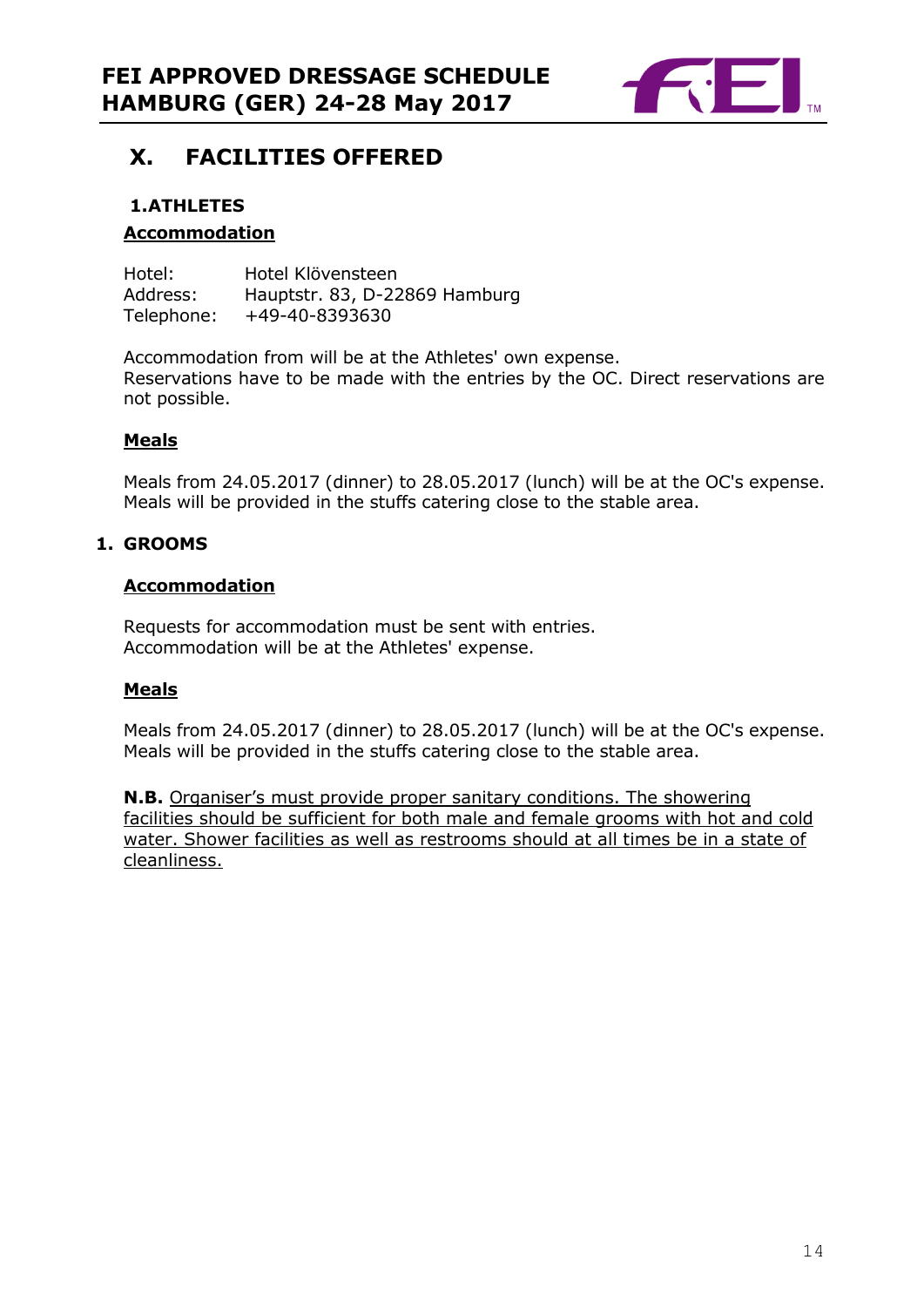

# **XI. LOGISTICAL/ADMINISTRATIVE/TECHNICAL INFORMATION**

#### **1.DRAW**

Location of the draw: show office

## **2.COMPETITION ARENA(S)**

Total dimensions : 23 x 63 m Type of Footing: sand (Competition arena - dimensions: 20 x 60 m)

## **3.PRACTICE ARENA(S)**

Dimensions : 20 x 60 m (two arenas) Type of Footing: sand (Competition arena - dimensions: 20 x 60 m)

## **4.STABLES**

Size of boxes  $3 \text{ m } x 3$  (minimum  $3 \text{ m } x 3 \text{ m } + 20\% 3 \text{ m } x 4 \text{ m}$ )

Horses will be stabled (incl. 1st bedding - straw) on the show grounds from 23.05.2017, 12.00 noon to 28.05.2017. The necessary number of boxes has to be ordered when handing in the entries – the order is binding. If no boxes have been ordered, the OC will reserve one box per horse entered. Only the assigned stables may be used. Please note that lorries will not be parked at the show grounds but approx. 15-30 min. away.

#### **5.SCORING/TIMING PROVIDER**

Name of the company: Hippo Data GmbH

Name contact person: Jens Feth

Contact email: jf@hippodata.net

The FEI may require to be provided with real time results data feed of your events according to FEI requirements; in this case you and your provider will be informed accordingly.

## **6.AVERAGE SCORE and OPEN SCORING**

Average Score and Open Scoring: Yes  $\boxtimes$  No  $\Box$ 

#### **7.PRIZE GIVING CEREMONY**

The number of athletes required to present themselves for the prize-giving ceremony of each competition is 6-8.

#### **8.ADVERTISING ON ATHLETES AND HORSES**

The athletes are authorised  $\boxtimes$  not authorised  $\Box$  to carry the logo of their personal sponsor. The Chief Steward will check that the advertising and publicity on athletes and horses complies with Article 135 of the General Regulations.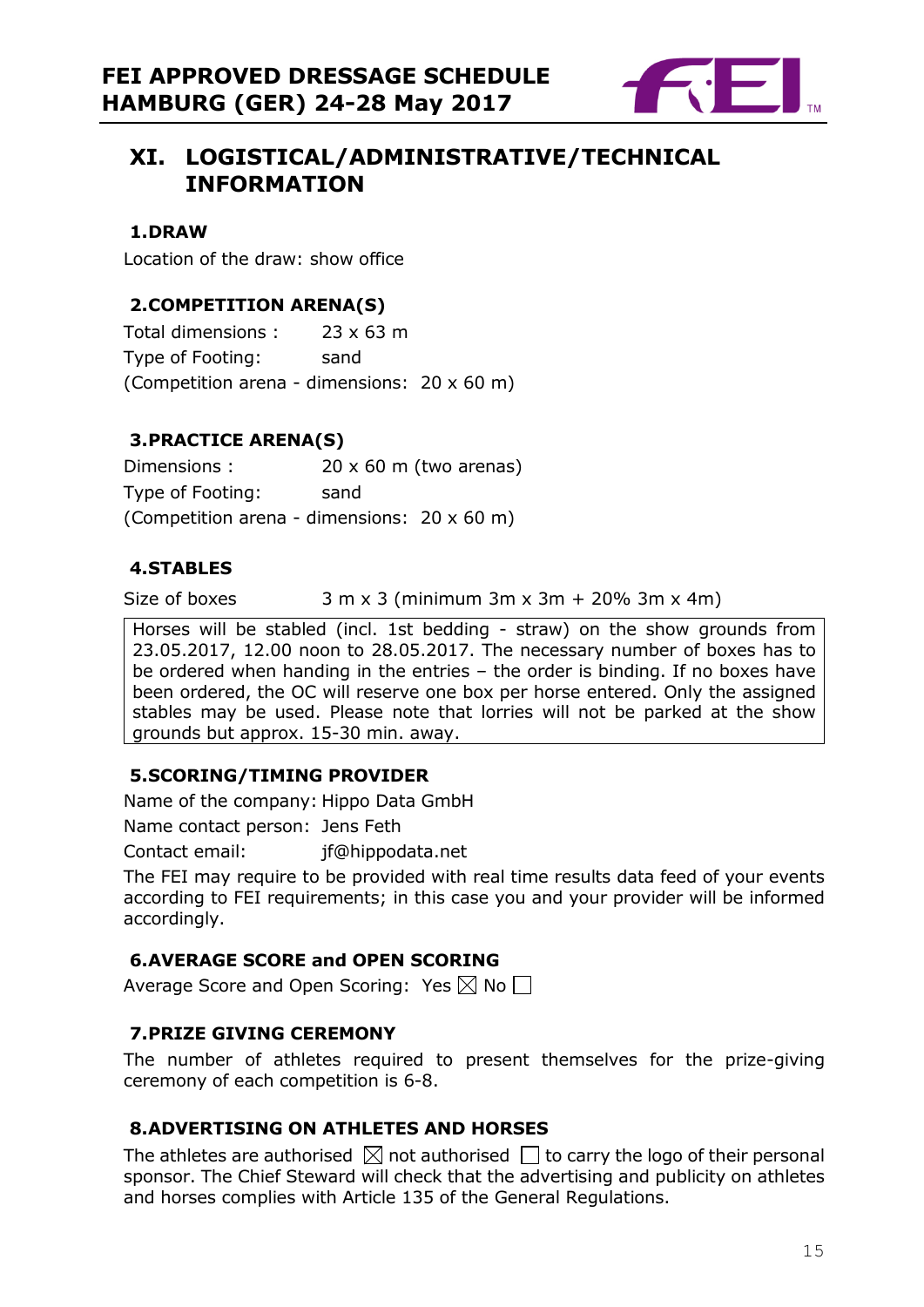

#### **9.TICKETING**

Are you selling ticket for spectator to attend your event: Yes  $\boxtimes$  No  $\Box$ Name of your ticketing provider: EN GARDE Marketing GmbH Web address to buy ticket: www.engarde.de

## **10. BETTING**

Betting will be authorised by the Organiser. Yes  $\Box$  No  $\boxtimes$ 

## **11. TRANSPORT REIMBURSMENT HORSES / PONIES**

Transport expenses to be paid by the athletes.

#### **12. WELCOME**

The time and date of arrival of athletes, horses and their means of transport must be given to the Organiser in order to facilitate them on arrival.

#### **13. LOCAL TRANSPORTATION - ARRANGEMENTS FROM HOTEL TO SHOWGROUNDS**

A shuttle service will be available from 24.5.2017 noon between the offical show hotels and the show ground. Airport or railway station services can only be made if cars are available. Possible requests have to be made 2 days before arrival.

#### **14. ENTRY RIGHT TO SHOWGROUNDS/ACCREDITED PERSONS**

Entry right to the stable area acc. to FEI Veterinary Regulations Art. 1023 VI.

#### NUMBER ACCREDITED PERSONS:

Athlete: 1 Partner: 1 Groom: 1 Horse Owner: two (2) accreditations per horse acc. to FEI Passport

## **15. SUSTAINABILITY**

Please consider the environment when organising an FEI Event. Please find useful information on FEI Sustainability here:" http://inside.fei.org/fei/yourrole/organisers/handbook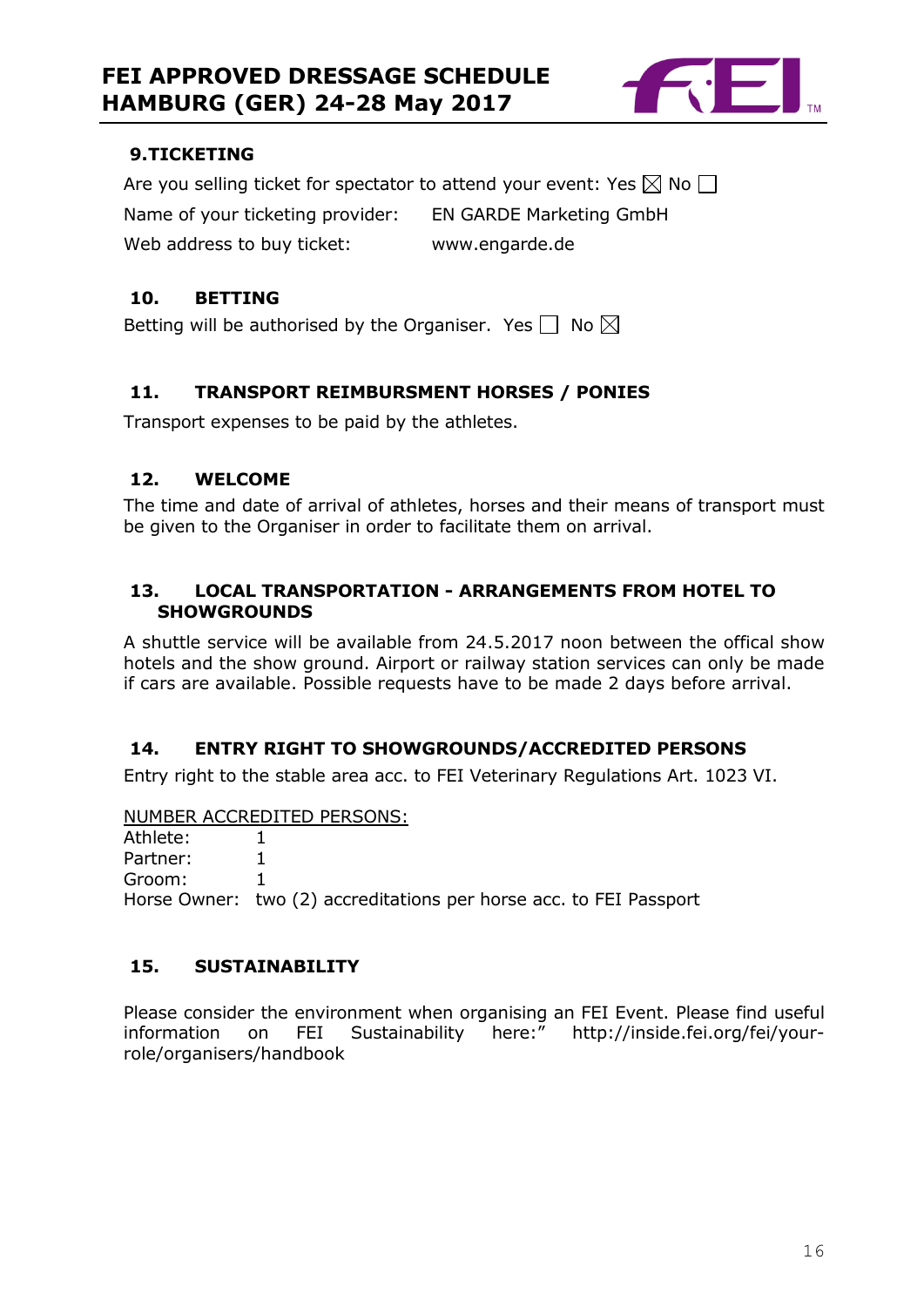

# **XII. VETERINARY MATTERS**

#### **1.CUSTOMS FORMALITIES**

Contact details for Customs Formalities:

| Name:          | Johannsmann Transportservice GmbH          |
|----------------|--------------------------------------------|
| Address:       | Hagenort 6, D-33803 Steinhagen             |
| Telephone:     | +49-5204-890111                            |
| Fax:           | +49-5204-890222                            |
| Email:         | info@johannsmann-pferdetransport.de        |
| Opening hours: | times will be published in the show-office |

Customs and veterinary fees will not be taken over.

## **2.HEALTH REQUIREMENTS**

#### **GENERAL**

In accordance with the FEI Code of Conduct for the Welfare of the Horse it is imperative that all Horses at FEI Events are physically fit and free from infectious disease before being allowed to compete.

#### **ENTRY OF HORSES**

Required health tests and vaccinations: ./. Quarantine period: ./. Specimen Import Licence applied: ./.

Every Athlete is obliged to deliver all necessary health certificates for the transport to the event or identification of the horses before they come into the stables:

a) in case of arrival from a EU-member-country, a certificate for registered horses acc. to sample of Annex B to Reglements 90/426 (see annex Vet. I) of the actual valid form will be necessary.

b) in case of arrival from a country not belonging to the EU, a health certificate for registered horses acc. to sample of annex II (see Annex Vet. II) of the decision of the commission 92/260 of the actual valid form will be necessary.

A certificate must be done in at least one official language of the country of destination and in one official language of the member country. The Athlete must carry with him the original certificate, not a copy.

The organiser sees to it that on the competition site, an official state veterinarian is present to issue the health certificates which are necessary for the transport of the horses to their destination abroad.

In case the OC has entrusted a forwarding agency, the latter is ready to assist regarding the required documents.

Furthermore, questions relating to health requirements for horses can be directed to the veterinary authorities in the country of origin or in Germany.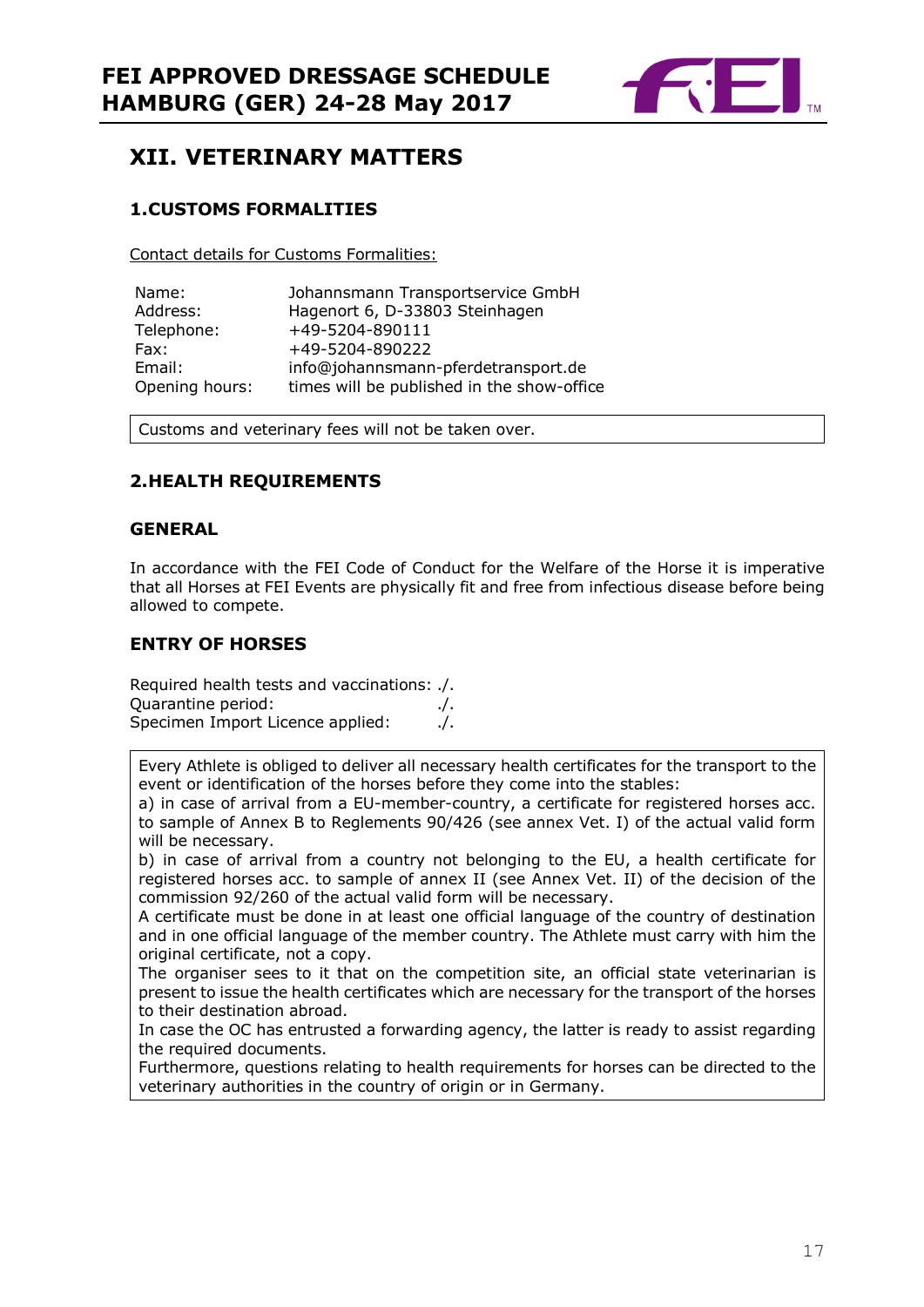

## **3.NATIONAL REQUIREMENTS**

In addition to the Rules and Regulations applicable as set out above the following national regulations apply: • German Animal Welfare Act (Tierschutzgesetz): www.gesetze-im-internet.de/bundesrecht/tierschg/gesamt.pdf • German Law concerning Manufacture and Distribution of Medicines (Arzneimittelgesetz): www.gesetze-im-internet.de/bundesrecht/amg\_1976/gesamt.pdf • German Law Governing Epidemic Diseases (Tierseuchengesetz): www.gesetze-im-internet.de/bundesrecht/viehseuchg/gesamt.pdf • German Regulation for Animal-Welfare during Transport (Tierschutztransportverordnung) www.gesetze-im-internet.de/bundesrecht/tierschtrv\_2009/gesamt.pdf • German Regulation regarding Livestock Transport (Viehverkehrsverordnung) www.gesetze-im-internet.de/bundesrecht/viehverkv\_2007/gesamt.pdf • etc.

## **4.PONIES**

FEI Veterinary Regulations, Chapter IV: For all Pony Events, Ponies must be available for Pony Measurement if requested by the FEI.

#### **5.INJURY SURVEILLANCE**

FEI Veterinary Regulations, articles 1036, 1039 and 1040: Horses participating in FEI Events are subject to injury surveillance protocols; and in the event of fatality, a post mortem examination.

#### **6.TRANSPORT OF HORSES**

Horses must be fit to travel and be transported in suitable vehicles. Any government requirements for disease testing and control must be requested well in advance, to ensure that the horse is in compliance by the time of arrival at the border of the country where the Event is taking place. athletes, or their representatives, have the responsibility to comply with national legislation in both their country of origin and the host nation of the Event. Where necessary athletes must contact local government authorities or veterinary advisors for information regarding animal health requirements and transport legislation. Within the European Union (EU), this includes EU Council Regulation (EC) No 1/2005 concerning the protection of animals during transport within the Member States of the EU.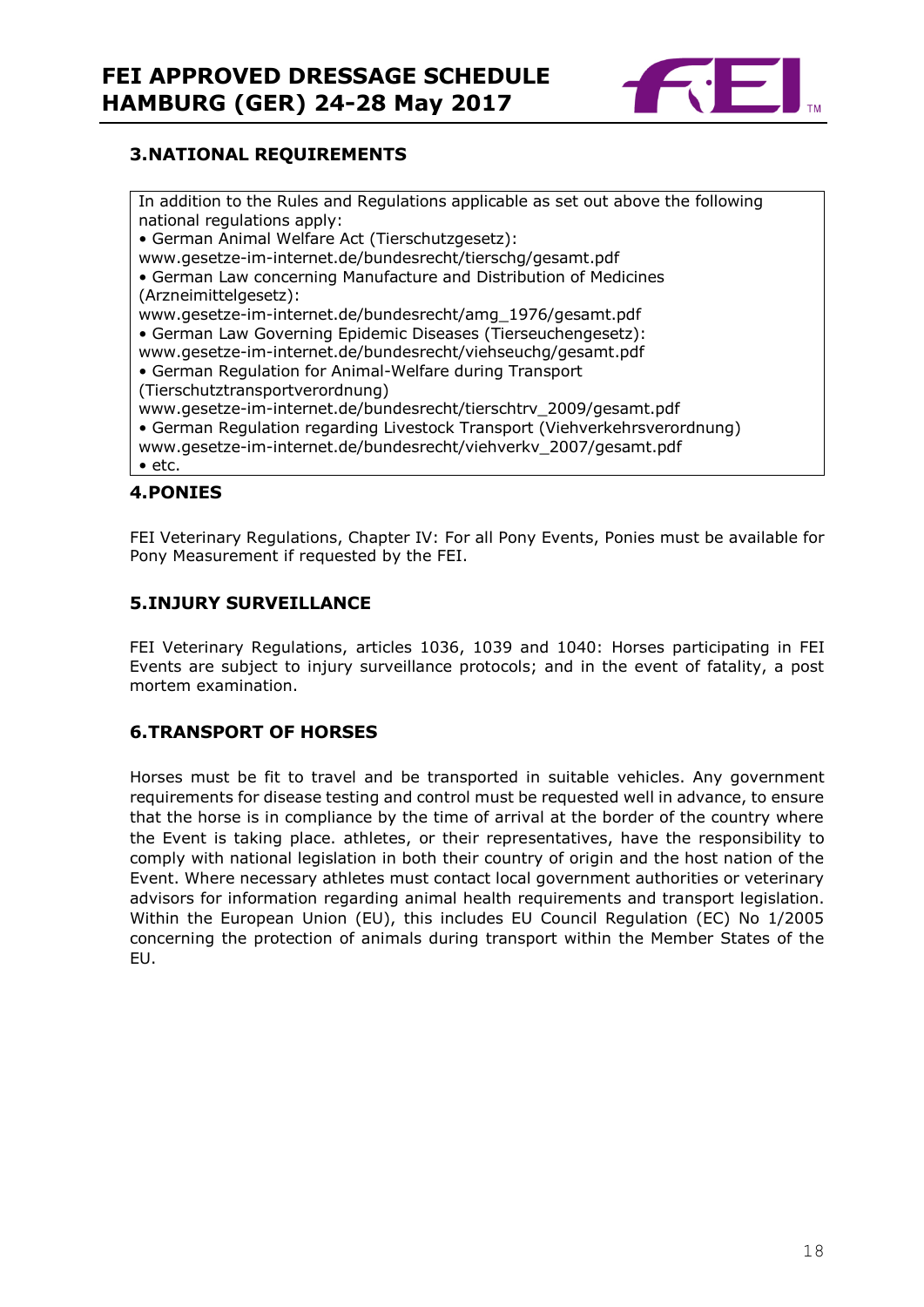

## **7.VENUE ARRIVAL INFORMATION & FITNESS TO COMPETE**

#### **7.1 PASSPORTS. FEI General Regulations Article 137**

#### **For all issues relating to FEI Horse Passports/FEI Recognition Cards please contact your National Federation.**

All Horses competing at FEI Events must be registered with the FEI.

FEI Passports or FEI Recognition Cards (for those Horses with a national passport approved by the FEI) are compulsory for FEI Events.

NB: Horses entered in CIMs in their country of residence are not required to have an FEI Passport or FEI Recognition Card but must be properly registered with the FEI and identifiable (GRs 137.2).

Athletes who do not present a Horse's Passport and/or Recognition Card, or one that is not correctly validated or fail to meet other passport requirements will be **subject to Sanctions in accordance with Annex II of the FEI Veterinary Regulations** and may not be allowed to compete.

**NB** for Horses permanently resident in a Member State of the European Union: all Horses must have a national EU passport in compliance with EU Regulations to which a FEI Recognition card is applied. The exception to this being Horses in possession of an FEI passport which has been continually revalidated without interruption.

#### **7.2 VACCINATIONS - EQUINE INFLUENZA. FEI Veterinary Regulations Article 1028**

Horses competing at FEI Events must comply with the requirements for Equine Influenza vaccination in accordance with the Veterinary Regulations and as summarised below.

| VACCINATION           | <b>PROTOCOL</b>                        | <b>ELIGIBILITY TO ENTER</b><br><b>VENUE</b>   |  |
|-----------------------|----------------------------------------|-----------------------------------------------|--|
| <b>Primary Course</b> | $1st$ Vaccination: day 0               | May compete 7 days after the                  |  |
|                       | 2 <sup>nd</sup> Vaccination: day 21-92 | 2 <sup>nd</sup> Vaccination                   |  |
| <b>First Booster</b>  | Within 7 months of the 2nd             | May compete for 6 months $+21$                |  |
|                       | the<br>vaccination of<br>Primary       | days after the 2 <sup>nd</sup> vaccination of |  |
|                       | Course                                 | the Primary Course                            |  |
|                       |                                        | Must not compete in the 7 days                |  |
|                       |                                        | after receiving a vaccination                 |  |
|                       |                                        |                                               |  |
| <b>Boosters</b>       | <b>MINIMUM:</b> within one year of     | Must<br>have been<br>vaccinated               |  |
|                       | previous booster vaccination           | within 6 months $+21$ days                    |  |
|                       | IF COMPETING: must be in               | before arriving at the Event                  |  |
|                       | the 6 months $+21$ days of the         | Must not compete in the 7 days                |  |
|                       | booster previous vaccination           | after receiving a vaccination                 |  |

All FEI registered Horses intending to compete at FEI Events (including CIMs) must be vaccinated against Equine Influenza in accordance with these VRs. The exception being if the applicable domestic legislation prevents the use of Equine Influenza vaccines within the relevant territory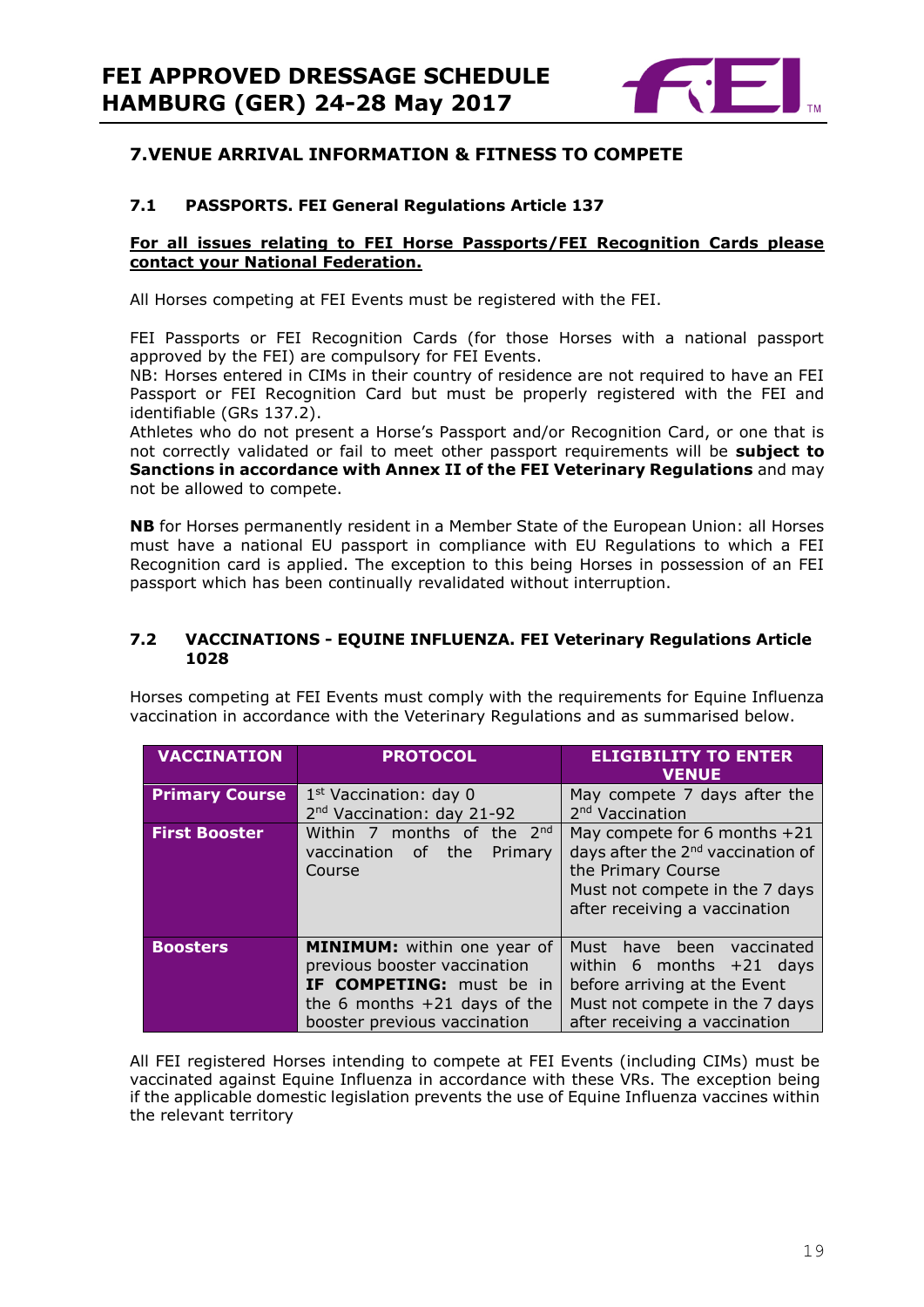

#### **7.3 EXAMINATION ON ARRIVAL. FEI Veterinary Regulations Article 1032**

On arrival at an Event venue, all Horses must undergo an examination by a veterinarian to confirm their identification from their passport and micro-chip ID (where present), their vaccination status and general health. To protect all horses attending events, any Horse with a questionable health status concerning vaccination, disease or other concerns, must be stabled within the isolation facilities provided by the Organising Committee pending a decision on entering the venue.

#### **7.4 HORSE INSPECTIONS. FEI Veterinary Regulations Article 1033, Table 2**

All Horses will be assessed for their fitness to compete during the Horse Inspection. Any Horse demonstrating questionable fitness may be referred to the Holding Box for further veterinary examination. Horses not deemed fit to compete by the Inspection Panel will not be permitted to compete.

#### **7.5 LIMB SENSITIVITY EXAMINATION. FEI Veterinary Regulations Article 1034**

All Horses are subject to examination under the protocol for abnormal limb sensitivity throughout the period of an Event, including, but not limited to, between rounds and before the Jump Off. Horses may be examined once or on multiple occasions during the Period of an Event.

Horses may be selected for examination under the protocol randomly or they may be targeted. All Horses selected to be tested must submit promptly to the examination or are subject to immediate disqualification. There is no obligation to examine any specific number of Horses at an Event.

#### **8. EQUINE ANTI-DOPING AND CONTROLLED MEDICATION PROGRAMME (EADCMP).**

#### **8.1 SAMPLING. FEI VETERINARY REGULATIONS ARTICLES 1057 AND 1058**

All horses competing at FEI Events may be subject to sampling for the presence of FEI Equine Prohibited Substances in accordance with the FEI Equine Anti-Doping and Controlled Medication Regulations (EADCMRs). Horses may be selected for sampling in accordance with obligatory testing, targeted or random sampling procedures. Refer to Chapter VI, paragraph 3 for details of fees relating to Equine and Human Anti-Doping program (EADCMP), which OCs/NFs have the right to charge to the athlete (applicable for all FEI events worldwide).

#### **8.2 ELECTIVE TESTING. FEI VETERINARY REGULATIONS ARTICLES 1056**

Elective Testing may be carried out prior to an Event to check for the presence of prohibited substances. Please refer to http://inside.fei.org/fei/your-role/veterinarians for information and details.

# **XIII. HUMAN ANTI-DOPING**

Athletes can be tested at any FEI Event, by the FEI or by other Anti-Doping Organisations with Testing jurisdiction. Organisers will have the responsibility to provide facilities and staff/volunteers to facilitate such Testing if requested by the FEI as outlined in article 22.3 of the FEIs' Anti-doping Rules for Human Athletes (ADRHA).

The ADRHA rules are published on the FEI's website at http://inside.fei.org/content/antidoping-rules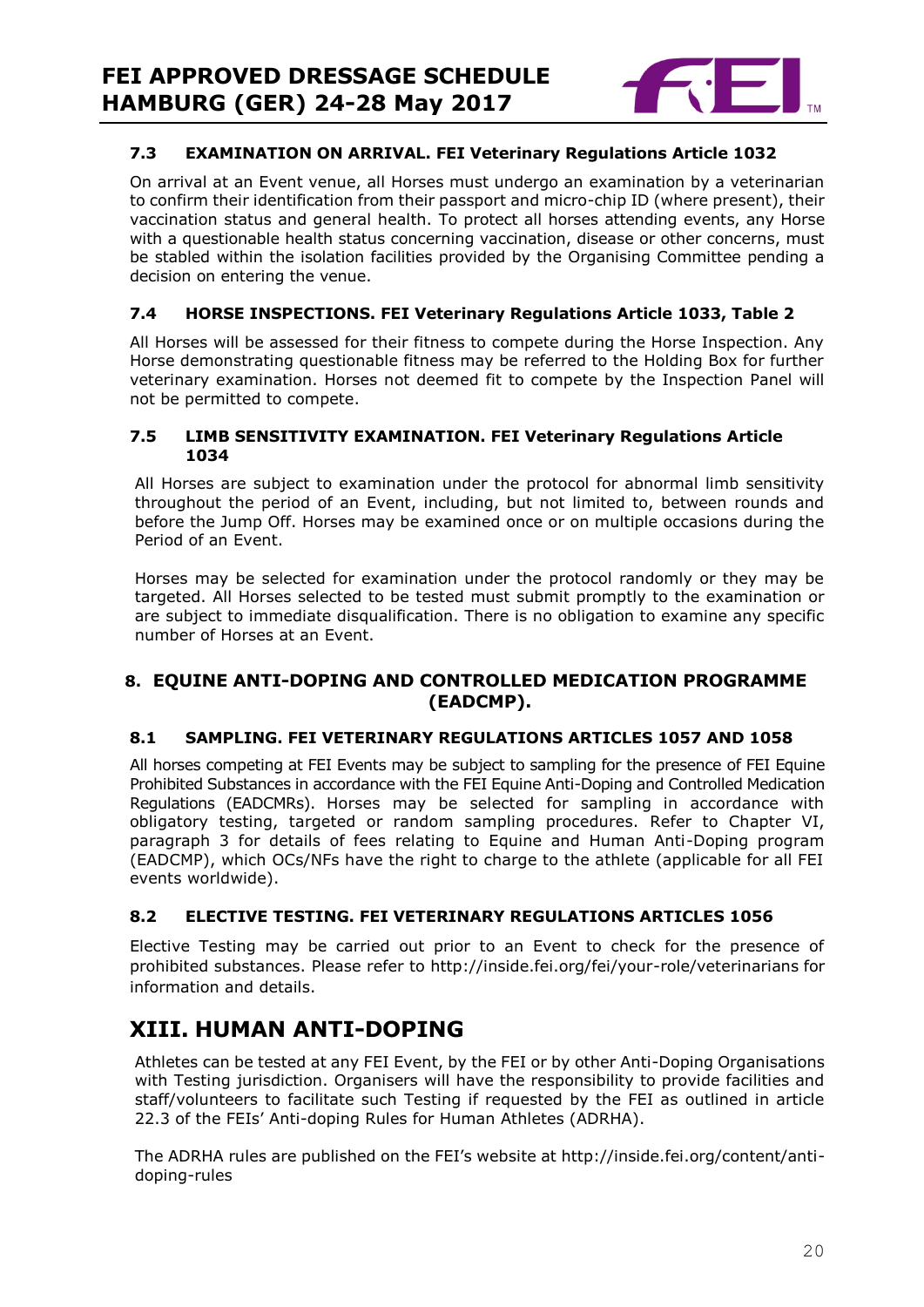

# **XIV. ADDITIONAL INFORMATION**

#### **1.INSURANCES AND NATIONAL REQUIREMENTS**

In exceptional circumstances, together with the approval of Chefs d'Equipe, host NF delegate, if any, and the Ground Jury, the Organiser may change the schedule in order to clarify any matter arising from an omission or due to unforeseen circumstances. Any such changes must be notified to all athletes and officials as soon as possible and they must be reported to the FEI Secretary General by the Technical Delegate.

#### **1.1 ATHLETES, OWNERS AND SUPPORT PERSONNEL**

#### **1.1.1 Personal Accident and Health Insurance**

It is your responsibility as an Athlete/Owner/ Support Personnel to ensure that you have adequate personal accident insurance in place to cover your participation at FEI Events and in particular to insure against any personal injury or medical expenses arising from an accident, injury or illness which may occur at a FEI Event.

You should check with your National Federation to confirm if your National Federation's insurance policy (if any) covers personal accidents and/or illnesses which may occur when you are attending at/participating in FEI Events.

If your National Federation does not have a personal accident/health insurance policy or if the National Federation's insurance policy does not cover personal accident or health claims, then you should obtain your own personal accident and health insurance policy to cover your attendance/participation at FEI Events.

#### **1.1.2 Personal Property Insurance**

You should also ensure that you are insured against property loss, theft or damage which may occur at an FEI Event.

Again, the advice is to check with your National Federation to confirm if they have an insurance policy in place which would cover you in case of such property loss, theft or damage. If not, then you should obtain your own personal property insurance to cover such situations.

#### **1.2 ATHLETES AND OWNERS**

#### **1.2.1 Third Party Liability Insurance**

As an Athlete/Owner you are personally responsible for damages to third parties caused by you, your employees, Support Personnel, your agents or your Horses. You are, therefore, strongly advised to take out third-party liability insurance providing full coverage in relation to FEI Events at home and abroad, and to keep the policy up to date.

The FEI and the Organiser will NOT be responsible for any damage caused to third parties by you, your employees, Support Personnel, your agents or your Horses.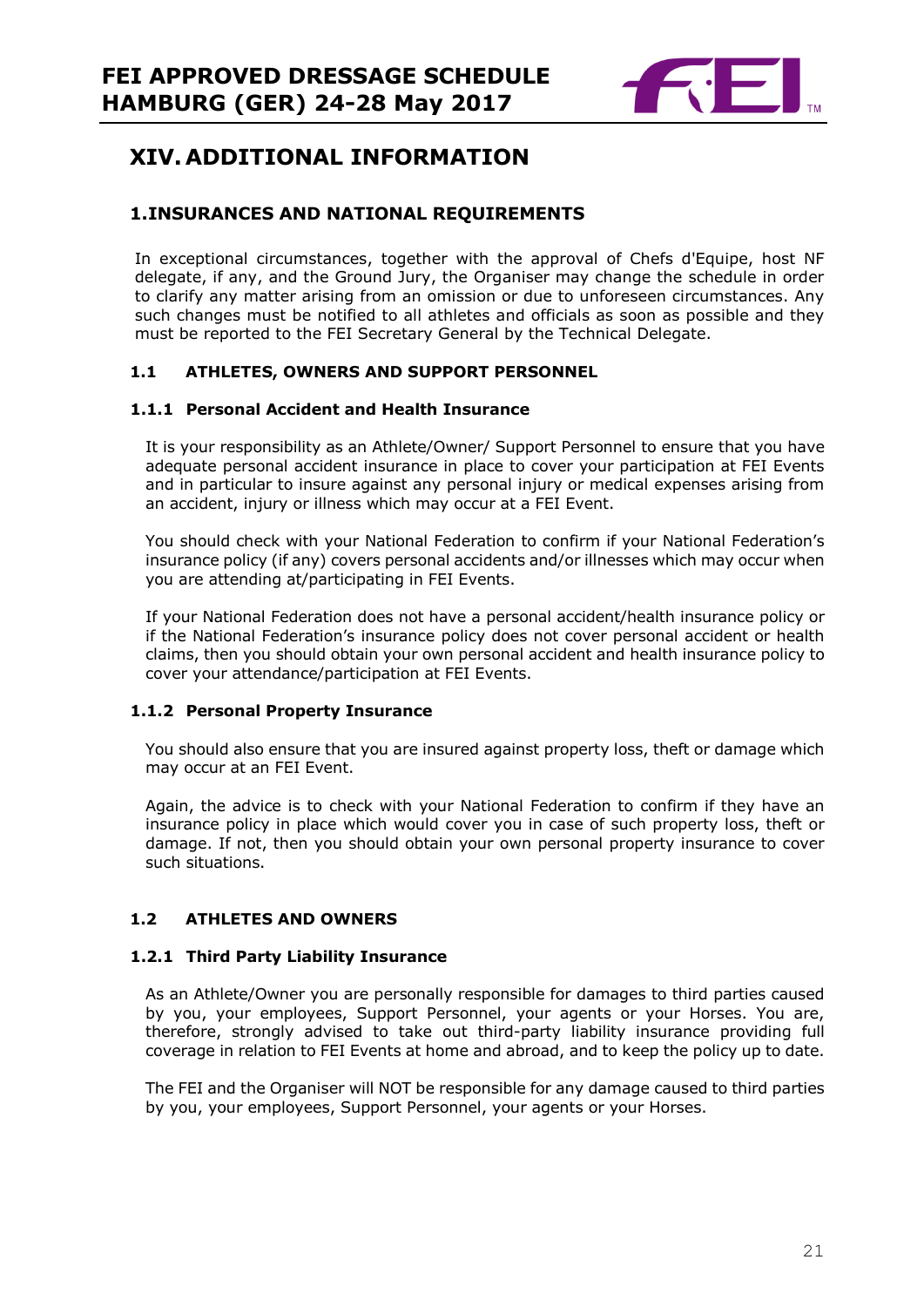

#### **1.2.2 Additional Liability Information**

The organizer declines any liability for property or pecuniary damage which may happen to visitors, athletes, grooms and horse owners through slight negligence of the organizer, his delegates or his assistants. The OC is liable in case of intent, gross negligence as well as in case of injury to life, body or health and in further cases he is liable for compelling legal liability acc. to the legal requirements.

#### **1.2.3 Horse Insurance**

As an Owner you should ensure that your Horses are adequately insured against any injuries or illnesses they may sustain while participating at a FEI Event.

#### **2.PROTESTS/APPEALS**

To be valid, all Protests and Appeals must be made in writing and accompanied by a deposit of CHF 150.- or equivalent.

Protest and appeal forms are available on the FEI website:

Protest: http://inside.fei.org/sites/default/files/FEI%20Protest%20Form.pdf Appeal: http://inside.fei.org/sites/default/files/FEI%20Appeal%20Form.pdf

#### **3.DISPUTES**

In the event of any discussion concerning the interpretation of the schedule (in translated languages), the English version will be decisive.

#### **4.MODIFICATION TO SCHEDULE**

In exceptional circumstances, together with the Approval of the Chefs d'Equipe, host NF delegate, if any, and the Ground Jury, the OC may change the schedule in order to clarify any matters arising from an omission or due to unforeseen circumstances. Any such changes must be notified to all Athletes and Officials as soon as possible and they must be reported to the FEI by the Foreign Judge.

#### **5.ADDITIONAL INFORMATION FROM THE ORGANISER**

#### **5.1 GERMAN SHOW RULES**

The OC acknowledges that para 1.4 LPO (German Show Rules) is binding for international events in Germany.

#### **5.2 TIMETABLE**

The times stated under "VIII. TIMETABLE" are subject to alterations.

#### **5.3 FEI-PASSPORTS**

Horses entered in CIMs (CDI1\*/CDI2\*/CDIJ/CDIY/CDICh/CDIP/CDIU25/CDIAm) in their country of residence are not required to have an FEI Passport or FEI Recognition Card but must be properly registered with the FEI and identifiable (GRs 137.2).

#### **5.4. Lorries Parking**

Lorries will not be parked at the show ground but approx. 15-30 min. away at another location.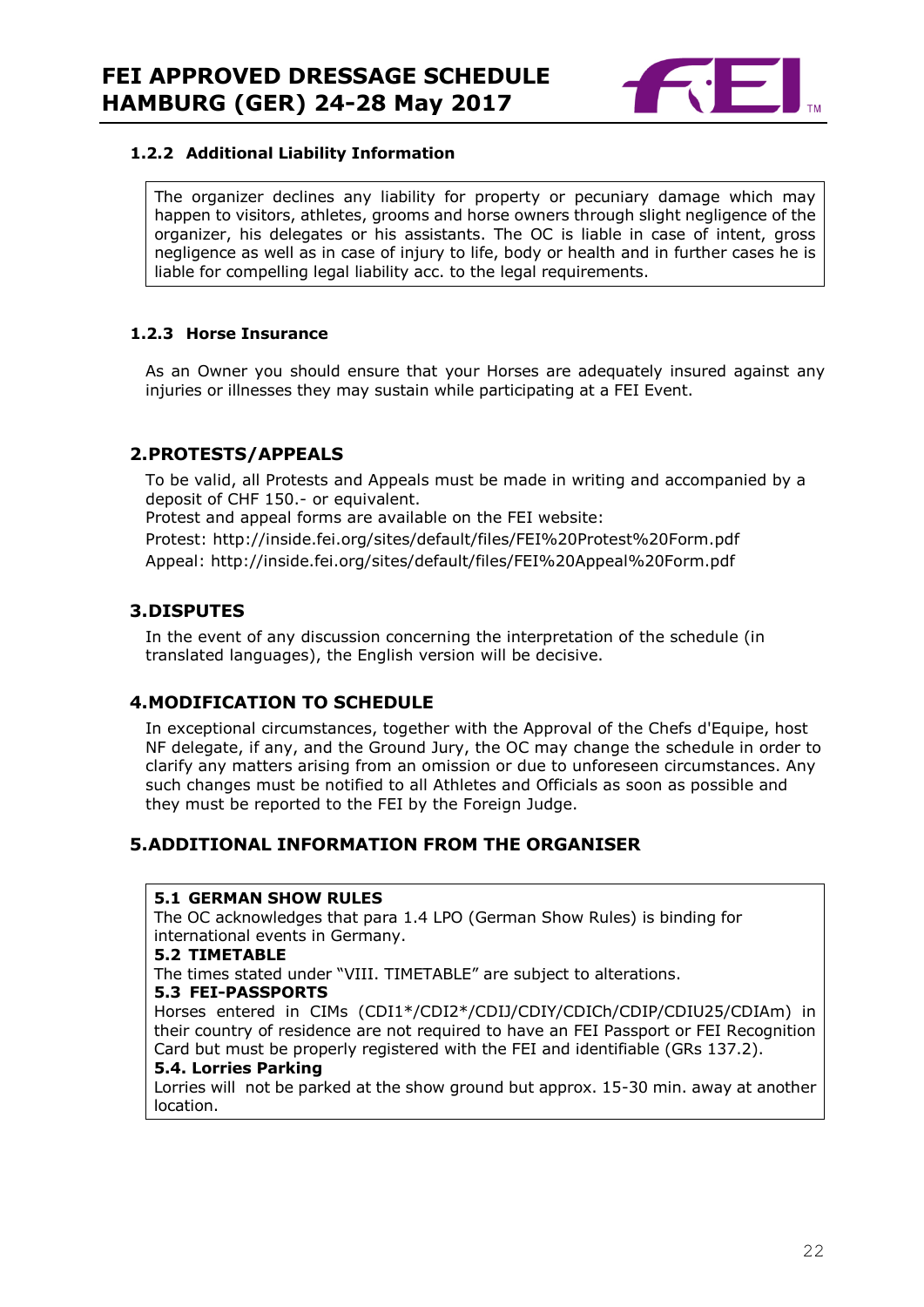

## **Age of Athletes and Horses according to the Event's Category:**

| <b>Event's Category</b>               | <b>Age of Athletes</b>                     | <b>Age of Horses</b>        |
|---------------------------------------|--------------------------------------------|-----------------------------|
| <b>Grand Prix/Grand Prix Special/</b> | As of 16 <sup>th</sup> year                | Min 8 y.o.                  |
| <b>Grand Prix Freestyle/</b>          |                                            |                             |
| Intermediate II/Intermediate          |                                            |                             |
| A/ Intermediate B                     |                                            |                             |
| <b>Prix St. Georges/Intermediate</b>  | As of 16 <sup>th</sup> year                |                             |
| I/ Intermediate I Freestyle           |                                            | Min. 7 y.o.                 |
| CH-Y/CDIY/CDIOY                       | As of $16th$ year to end $21st$ year       | Min. 7 y.o.                 |
| CH-J/CDIJ/CDIOJ                       | As of $14th$ year to end $18th$ year       | Min. 6 y.o.                 |
| CH-P/CDIP/CDIOP                       | As of $12^{th}$ year to end $16^{th}$ year | Min. 6 y.o.                 |
| CH-Ch/CDICh/CDIOCh                    | As of $12^{th}$ year to end $14^{th}$ year | Min. 6 y.o.                 |
| CH-U25/CDIU25/CDIOU25                 | As of $16th$ year to end $25th$ year       | Min. 8 y.o.                 |
| <b>CDIAm</b>                          | As of 26 <sup>th</sup> year                | Min. 7 y.o.                 |
|                                       |                                            | Medium tour Min. 8 y.o.     |
| <b>CDIYH</b>                          | As of $16th$ year                          | Min. $5 y.o. - Max. 7 y.o.$ |
| CH-M-YH-D                             | As of 16 <sup>th</sup> year                | 5 y.o. / 6 y.o. / 7 y.o.    |

## **DEDUCTIONS FROM PRIZE MONEY AT COMPETITIONS:**

Full details of any deductions from prize money must be outlined in the schedule. This includes government taxes. If it is necessary for Organisers to deduct such taxes, they must provide participants with an official form indicating the amount of tax deducted.

The tax form must be provided to the athletes upon arrival and returned to the Organiser prior to departing.

Distribution of Prizes and Indemnities

All prize money and all prizes in kind rewarded instead of prize money as well as reimbursements (e. g. transport charges, travelling expenses) will be distributed acc. to FEI-RG Art. 127/128 following the last competition at the latest. The scheduled prizes are gross amounts.

Settlement will be done per athlete. Depending on the agreement with the horse owner, each athlete binds himself to pass on to the horse owners the prize money or prizes in kind rewarded instead of prize money. The organizer is allowed to deduct possibly outstanding debts of the athlete. Acc. to § 50a EstG this also applies to foreign horse owners. After having deducted the VAT from the prize money or prizes in kind rewarded instead of prize money, as a rule the following income tax will be due: no taxes up to 250 EUR, 15 % exceeding 250 EUR (in force as of 01.01.2009); plus solidarity fee (at present 5.5 %) of the income amount. Travelling expenses being taken over or reimbursed are only regarded as revenues if they exceed the actual costs and the reimbursement for additional meal allowances acc. to § 4 Abs. 5 Satz 1 Nr. 5 EstG. The tax deduction has to be certified on demand. Those foreign athletes being exempted from tax deduction are kindly asked to submit an exemption certificate either with the entry or on the first show day at the latest. Every athlete himself is responsible for the correctness of the details he submits.

If Athletes have to be placed equally, the money value of possible prizes in kind (e. g. a car) is divided accordingly.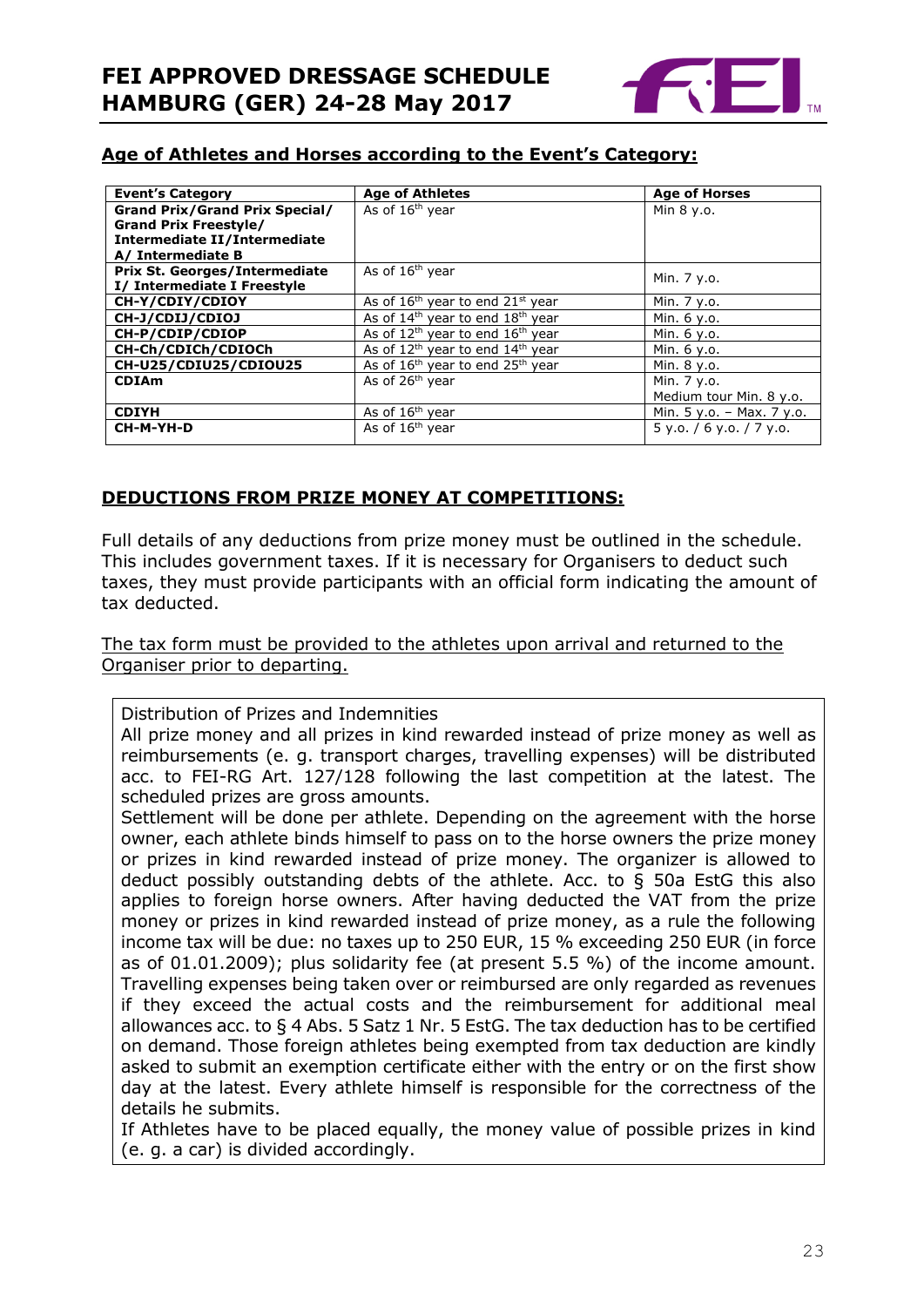

#### **IMPORTANT**

#### **The total amount of prize money shown for each Competition in the schedule must be distributed. (FEI General Regulations articles 127 and 128)**

The value of the 1st prize must not exceed 1/3 of the total prize money announced for the competition. Distribution of prize money : distributed to 25 % of participants. If there are between 5 and 19 athletes in the competition, min 5 prizes must be distributed.

If there are 4 or less athletes in the competition, the table below applies.

| Number of            |     | 2   | 3   | 4   | From 5 and                                                 |
|----------------------|-----|-----|-----|-----|------------------------------------------------------------|
| <b>Starters</b>      |     |     |     |     | above                                                      |
| 1 st                 | 33% | 33% | 33% | 33% | All the                                                    |
| 2 <sub>nd</sub>      |     | 25% | 25% | 25% | prize                                                      |
| 3 <sup>rd</sup>      |     |     | 20% | 20% | money                                                      |
| 4 <sup>th</sup>      |     |     |     | 15% | scheduled                                                  |
| Total<br>distributed | 33% | 58% | 78% | 93% | must be<br>distributed<br>among all<br>placed<br>athletes. |

The amount to be given to each athletes must be stated in the schedule.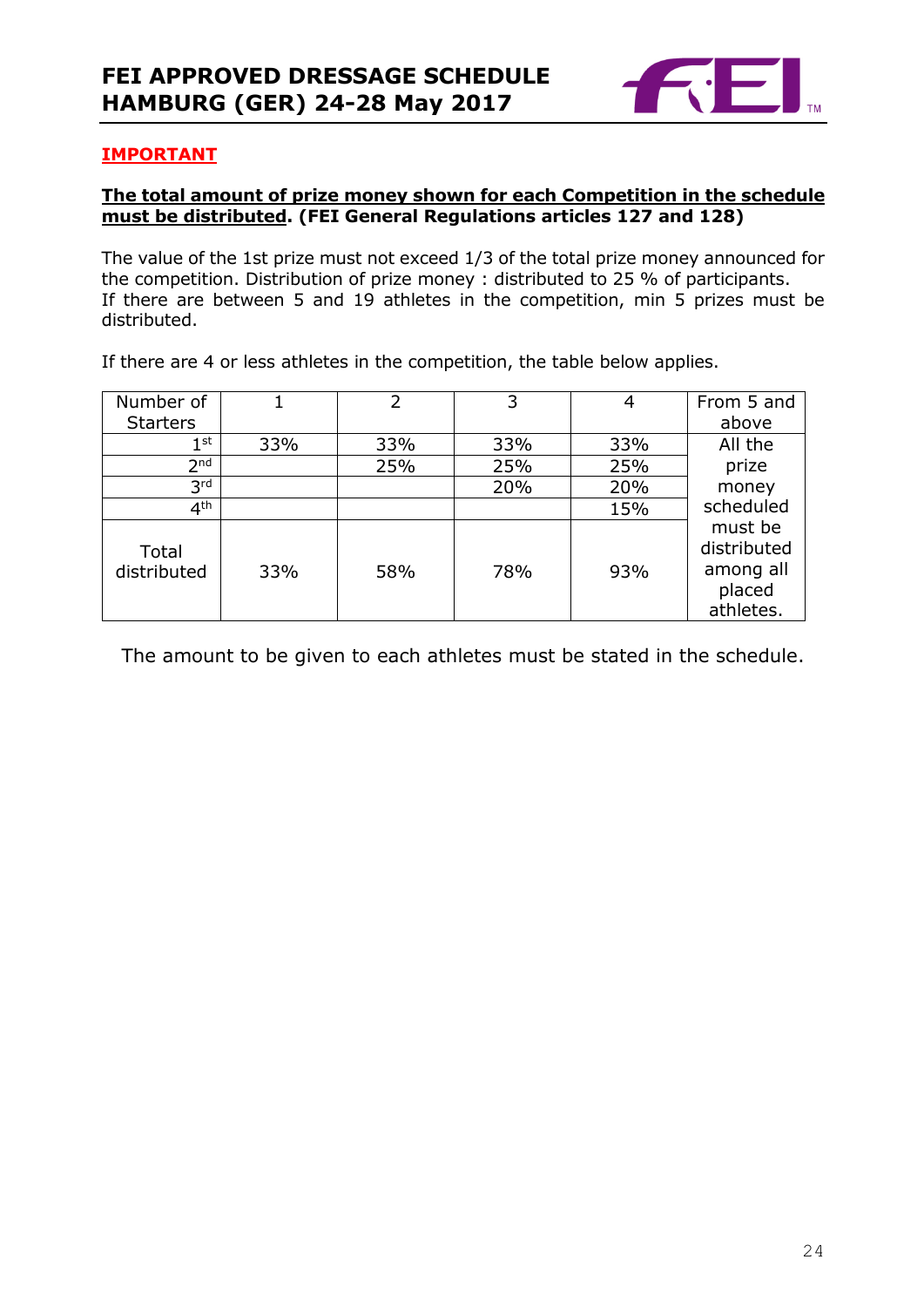

# **XV. ANNEXES**

#### **1.FEI Entry System**

Please fill the form below in order to provide you and the other members of your committee or your IT Providers access to the FEI Entry System.

| FEI ID <sup>1</sup> :                             | 10095461                       |                      |  |
|---------------------------------------------------|--------------------------------|----------------------|--|
| Name*:                                            | Asendorf                       |                      |  |
| First Name*:                                      | Susanne                        |                      |  |
| E-Mail*:                                          | asendorf@sasportservice.de     |                      |  |
| Access Rights*:                                   | $\boxtimes$ Admin <sup>2</sup> | Consult <sup>3</sup> |  |
| Events <sup>4</sup> :                             | CDI4* / CDI2*                  |                      |  |
| FEI ID <sup>1</sup> :                             |                                |                      |  |
| Name*:                                            |                                |                      |  |
| First Name*:                                      |                                |                      |  |
| E-Mail*:                                          |                                |                      |  |
| Access Rights <sup>*</sup> : □ Admin <sup>2</sup> |                                | Consult $3$          |  |
| Events <sup>4</sup> :                             |                                |                      |  |
| FEI ID <sup>1</sup> :                             |                                |                      |  |
| Name*:                                            |                                |                      |  |
| First Name*:                                      |                                |                      |  |
| E-Mail*:                                          |                                |                      |  |
| Access Rights*: $\Box$                            | Admin <sup>2</sup>             | Consult $3$          |  |
| Events $4$ :                                      |                                |                      |  |

- <sup>1)</sup> If already have an FEI user account.
- <sup>2)</sup> Provide you the required access to manage entries and substitutions and download entries/lists.
- 3) You are just able to consult and download the entries/lists.
- <sup>4)</sup> Leave the field blank if the user deals with the entries of all events in the show.
- \*) Mandatory Fields